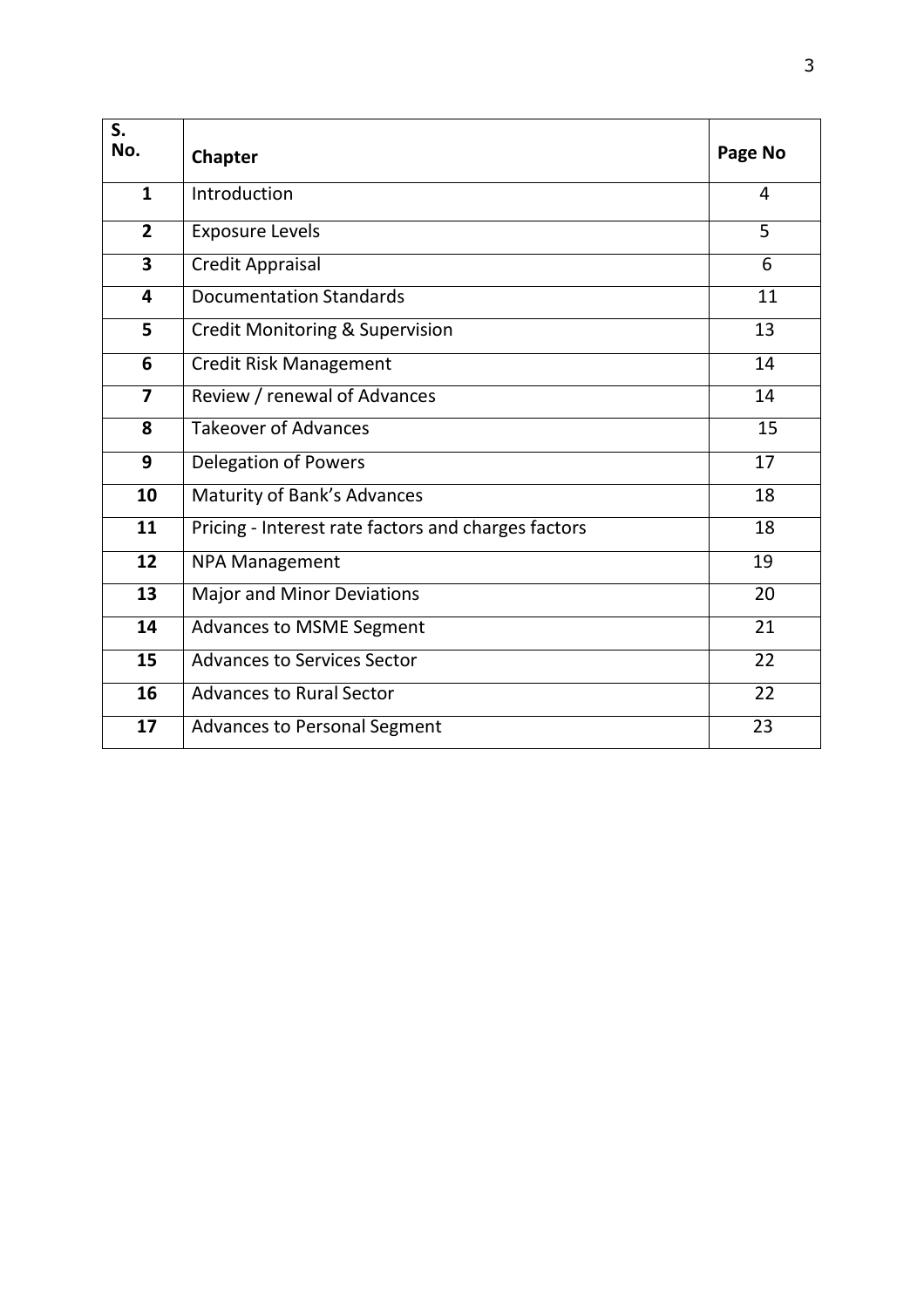## **I. Introduction**

A) Andhra Pradesh Grameena Vikas Bank aims to accomplish pre-eminence in rural banking with commitment to excellence in customer satisfaction, profit maximization and continued emphasis on developmental banking through a skilled and dedicated work force, by providing training facilities and technological up-gradation. The Bank has set its mission for loaning as "providing timely and adequate credit to carefully selected borrowing community for carrying out lawful economic activities for common betterment".

2. The Loan Policy of the Bank will be amended from time to time to withstand the test of time with in-built flexibilities and to meet the challenges in the market place. The policy exists and operates at both formal and informal levels. The formal policy is well documented in the form of circular instructions and periodic guidelines, where the procedural aspects are covered in detail.

3. The Policy, at a holistic level, is an embodiment of the Bank's approach to sanctioning, managing, monitoring credit risk and aims at making the systems and controls effective. All branches, Regional offices and sanctioning authorities should be guided additionally by circular instructions and communications issued from time to time.

## **B) Basic Tenets of the Loan Policy**

- It aims at spotting and seizing opportunities and revamping Bank's products and delivery mechanism as well as innovating new products ahead of competition.
- The policy establishes a commonality of approach regarding credit basics, appraisal skills, documentation standards and awareness of Bank's concerns and strategies, while leaving enough room for flexibility and innovation.
- Computerization, management information system based on a reliable database and development of faster communication as tools for better overall credit risk management are accorded due priority in the policy.
- Optimum exposure levels are set out in the policy in order to ensure growth of assets in a balanced and orderly manner.
- It provides for a comprehensive Credit Risk Assessment system.
- Bank's general approach to priority sector advances and various advances is set out.
- This policy lays down norms for takeover of advances from other banks and Financial Institutions.
- Aims at continued growth of assets while endeavoring to ensure that these remain performing/standard.
- envisages an effective training system in all areas of 'Credit Management' which reflects the Bank's commitment to upgrade skills of allmembers of staff on a continuous basis.

4. The Board of the Bank is the apex authority in formulating all matters of policy in the Bank. The power to make any amendment to the Loan Policy vests with the Board.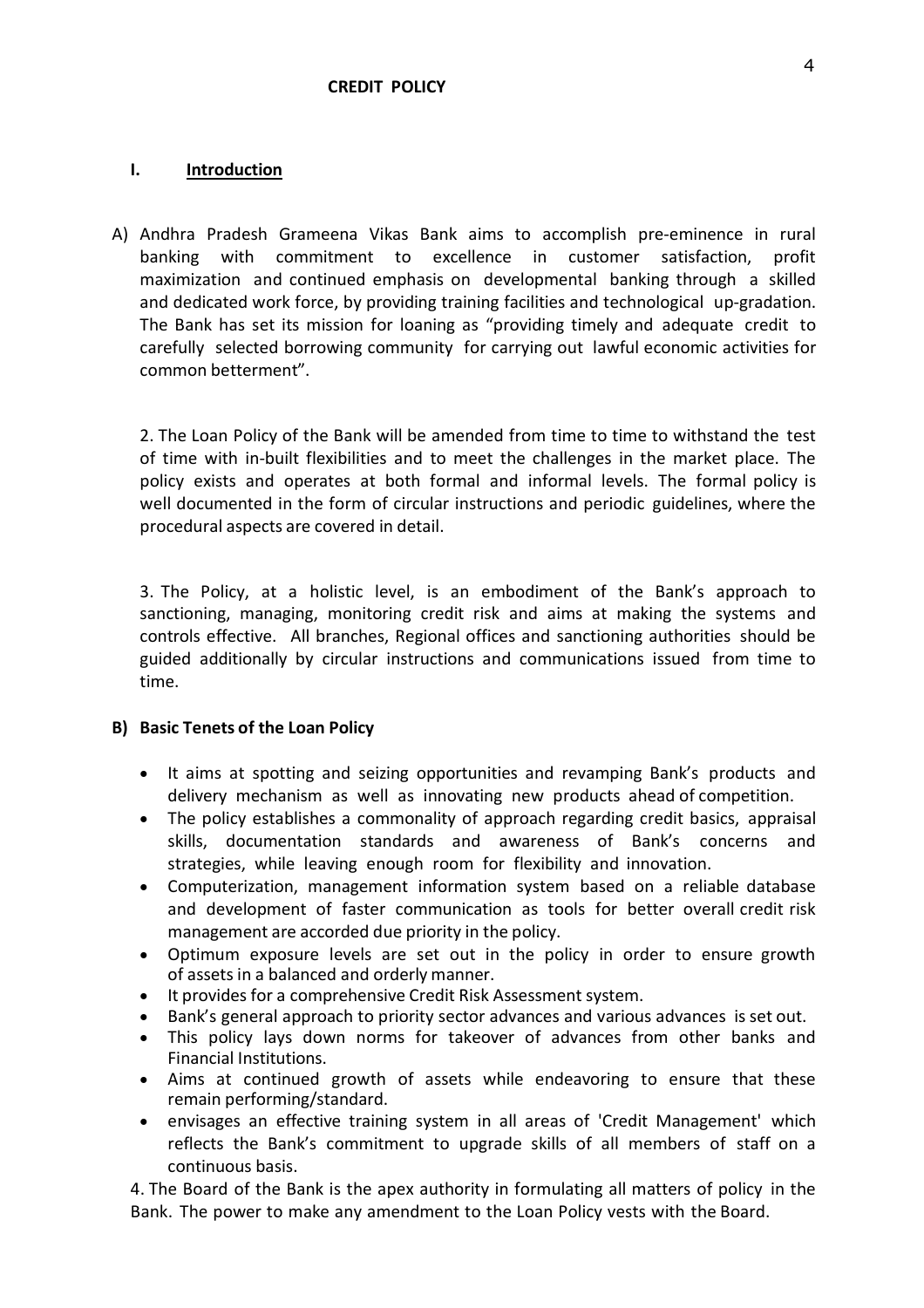#### **II. Exposure Levels**

- 1. Loan Policy recognizes the need for measures aimed at better risk management and avoidance of concentration of credit risks. With this in view, limits have been prescribed for Bank's exposure to single borrower, group of borrowers, specific industry, sector etc. The exposure ceilings are fixed in relation to the Bank's capitalfunds.
- 2. The primary guiding factors for fixing ceilings on exposures are the prudential norms prescribed by RBI, which currently stand at 15% of capital funds for single borrower and 40% of capital funds for a group.
- 3. RBI have advised that `exposure' for this purpose shall include funded and non- funded credit limits and investment exposure.
- 4. The sanctioned limits or outstanding whichever are higher, shall be reckoned for arriving at the credit exposure limit. Non-fund based exposures should also be reckoned at 100% of limits or outstanding whichever is higher. However, in respect of fully disbursed term loans, only outstanding is considered without any reference to the limit.

#### **Exemptions from Prudential Exposure Ceilings:**

- i. Loans and advances both funded and non-funded facilities granted against the security of Bank's own term deposits will be excluded to the extent that the bank has a specific lien on such deposits.
- ii. Exposures that are guaranteed by the Government of India (GoI)

The group to which a borrowing unit belongs will be decided based on relevant information available to the Bank; the guiding principle being commonality of management and effective control. In the case of a split in the group, if the split is formalized, the splitter groups will be regarded as separate groups. If the Bank has any doubt about the bonafide of the split, a reference will be made to RBI for a final view in the matter to preclude the possibility of a split being engineered to prevent coverage under the group approach.

While prudential guidelines for avoiding concentration serve as broad indicators, continuous evaluation of other elements such as market conditions, government policies, legal framework, economic indicators, stock market movements, etc., is made to assess transaction risk intrinsic to agroup of borrowers, segment of industry aswell as sectorial exposures to formulate short term exposure restrictions where considered necessary. The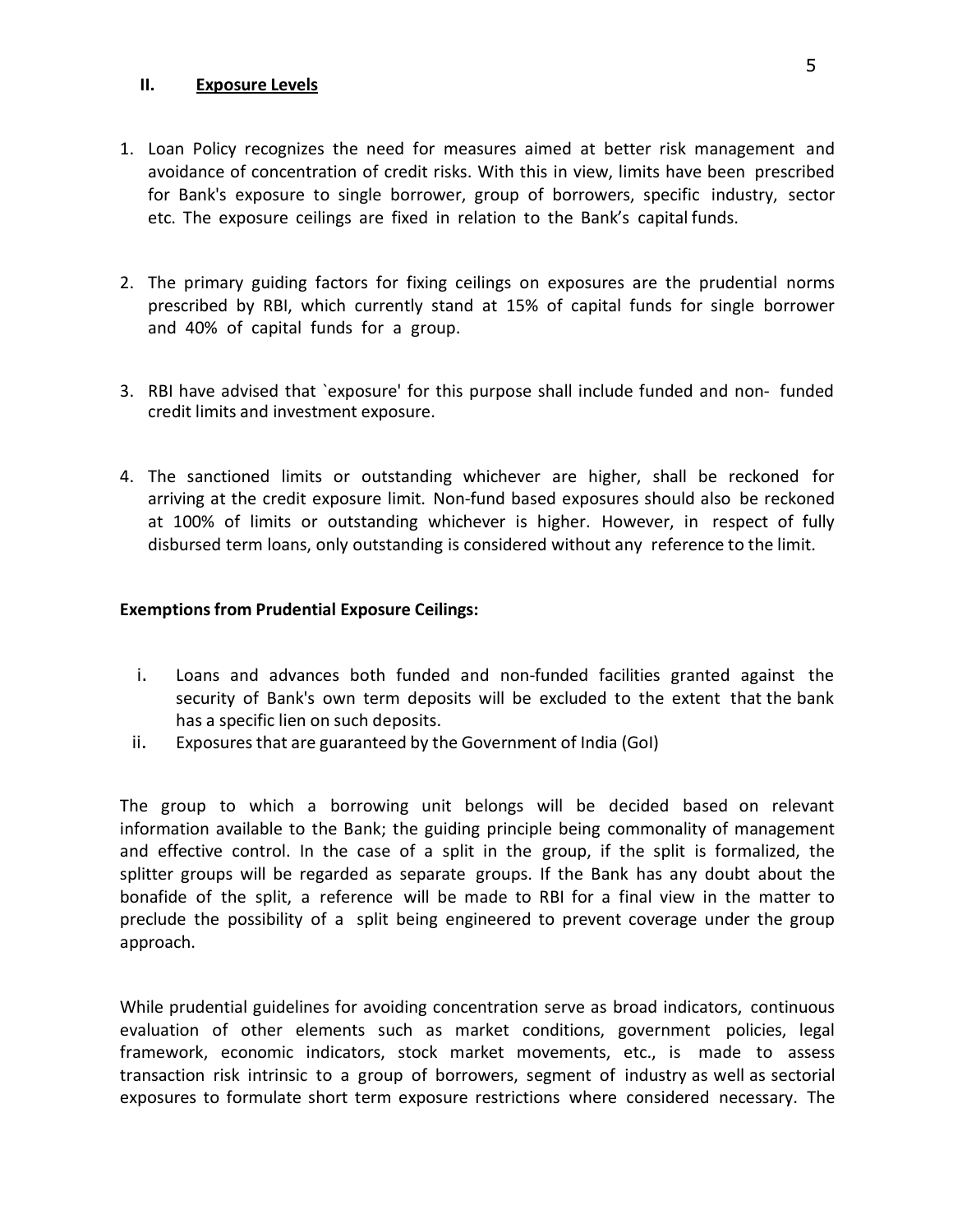constitution of an entity is also a determining factor owing to varying levels of compliance requirements of legal, statutory, accounting standards etc., for arriving at exposure limits.

**CIBIL:** Bank has obtained membership in credit Information Bureau (India) Limited, which provides credit information and other value-added products. Bank shall access the credit information of individuals/firms who approached us for financing, to ascertain the details of loans if any availed by the applicant from other Financial Institutions its regularity of payment or otherwise, outstanding balance, credit and utilization etc. Basing on this Bank can take a view on the credit worthiness of the applicant**. However, where the applicant borrower is not having minimum required CIBIL Score, the branch may obtain permission from Head Office, to take up the loan proposal, in genuine cases, duly furnishing the reasons/merits of the case.**

## **III. Credit Appraisal**

A) The Bank has put in place a well-established process of credit appraisal that has developed and evolved over a period. The fundamental purpose of credit appraisal in the Bank has been two fold. First to be able to take an informed decision as to the credit worthiness of any proposal i.e. whether it is prudent, worthwhile and desirable to take a credit exposure on the applicant entity. Thereafter, where a positive decision is arrived at in this regard, to be able to assess the extent and nature of such credit exposure, the conditions on which such exposures is acceptable and the pricing at which it is considered prudent to operationalize such a credit relationship.

2. A decision as to the credit worthiness of a proposal is arrived at after considering a combination of several factors including

- An assessment of the applicant, covering background and relevant experience in the area of the proposed entity;
- previous experience of the Bank with the promoters or their group.
- perceived prospects of the industry or activity proposed;
- already existing extent and quality of the exposure of the Bank to the industry or activity on the one hand and to the promoters/group on the other.
- Policy relating to exposure levels and norms prescribed by the regulators and by the Bank for the proposed activity or industry;
- The perceived financial strength and the risk rating of the promoters or the group;
- The extent and nature of credit risk mitigations proposed, etc.

3. Having decided that the proposal, as a reasonable and acceptable business risk, is a 'bankable' proposition, the next step involves assessing the nature and extent of the proposed exposure. The Bank provides a range of debt instruments (loan products) including all types of term and working capital facilities, each of which can be structured either as fund based products or non-fund based products or a combination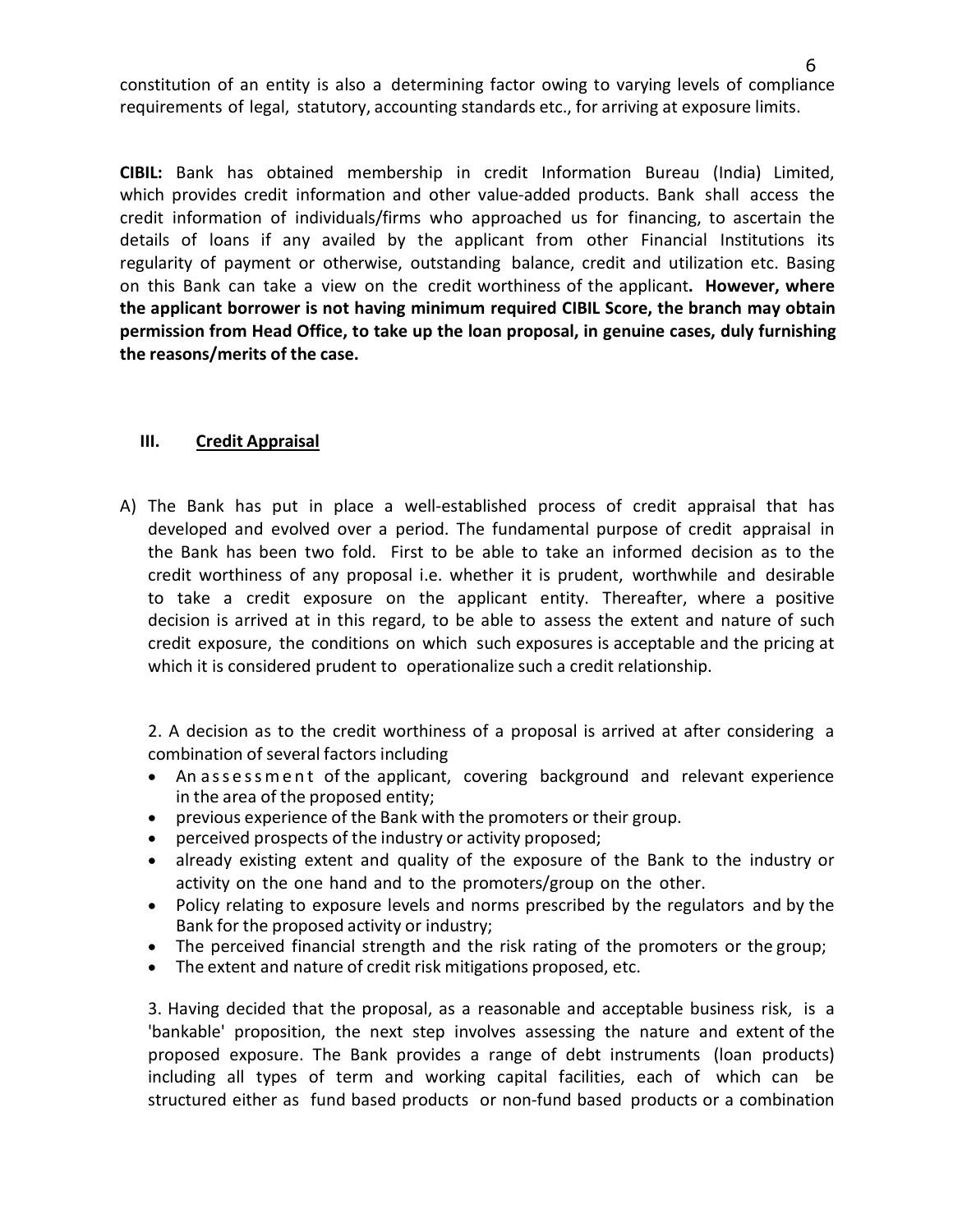of both. It is the Bank's effort to combine these with a range of payment and collection platforms that are off the shelf or tailor made to meet individual requirements and seek to provide our customers with a complete solution to all their financial requirements.

#### B) **Assessment**

The assessment of working capital is done through the Projected Balance Sheet Method (PBS), Cash Budget Method or Turnover Method.

- i) Under the PBS method, the fund requirement is computed based on borrower's projected balance sheet, the funds flow planned for the current or following year and examination of the profitability, financial parameters etc. The key determinants for the limit can inter alia, be the extent of financing support required by the borrower and the acceptability of the borrower's overall financial position including the projected level of liquidity. The projected bank borrowing thus arrived at, is termed as 'Assessed Bank Finance' (ABF). This method is applicable for borrowers who are engaged in manufacturing, services and trading activities and who require fund based Working Capital finance of above Rs.1.00 crore.
- ii) Cash Budget Method is used for assessing Working Capital finance for seasonal industries like sugar and construction activity. This method is used for sanction of adhoc Working Capital limits. In these cases, the required finance is quantified from the projected cash flows but not from the projected values of current assets and current liabilities. Other assessment aspects of examination funds flow, profitability, and financial parameters etc., are also carried out.
- iii) Under the **Turnover Method**, working capital requirement is computed at a minimum 25% of the projected sales, of which, at least four-fifth is provided by the Bank and balance one-fifth represents the borrowers' contribution towards margin for working capital. This method is applicable for sanction of fund based working capital limits of up to Rs.1.00 crore. Hence, this turnover method is more applicable for our Bank.
- iv) **Term Loan**: In respect of term loans, the computation of cost estimates is scrutinized very carefully to ensure that the total project cost arrived at is accurate, comprehensive, reasonable and realistic. Then the proportion of debt and equity components i.e. the project debt/equity gearing, envisaged in the tie up for the means of financing of the project is examined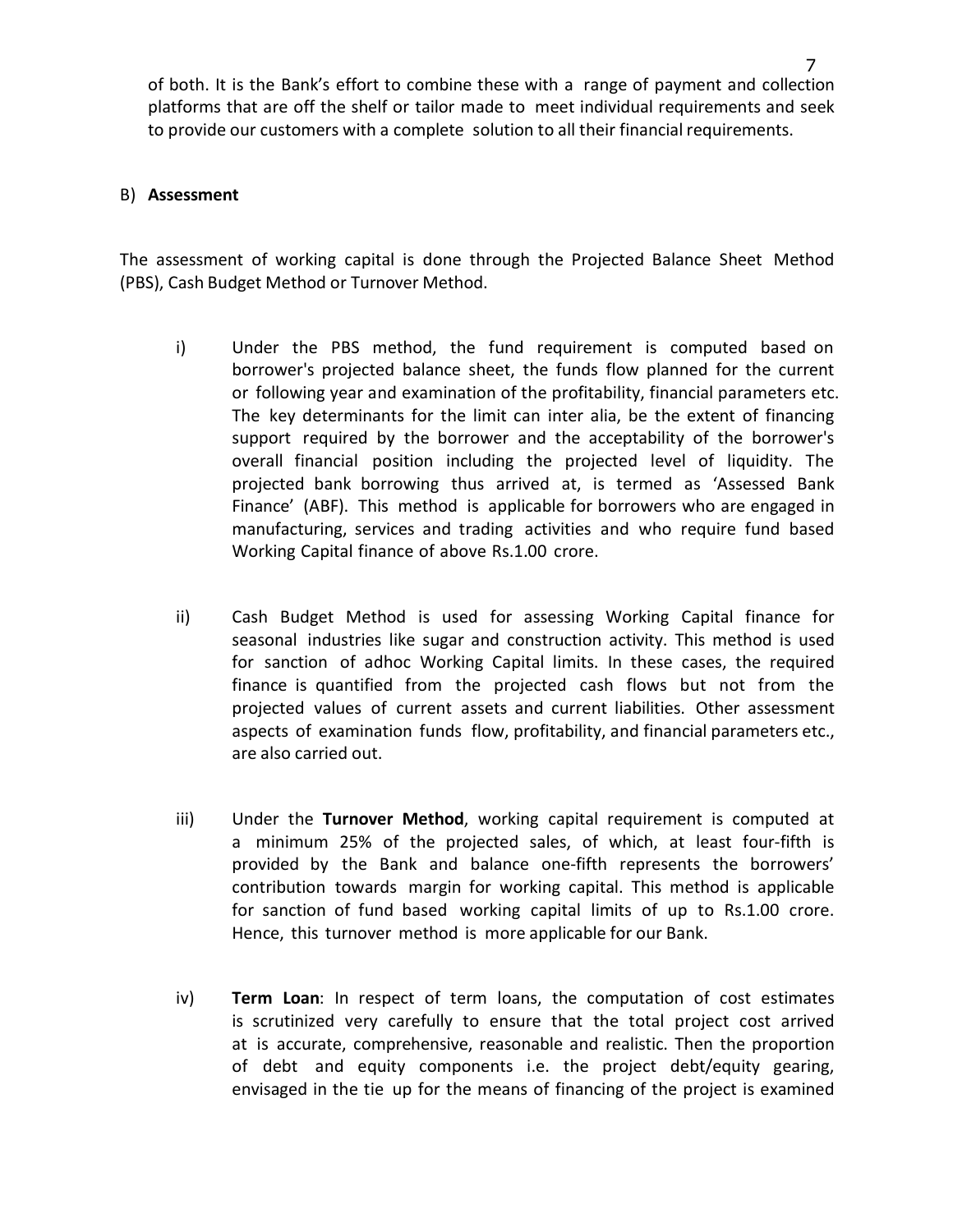to ascertain whether it is reasonable and acceptable. There is no standard project debt/equity (D/E) ratio that can be prescribed for any project. The stipulation of this ratio for a particular project will be based on a number of factors such as the nature and size of the project, location, capital intensity, gestation period, promoters' capacity, state of the capital markets, importance to the national economy, government policies, etc. Though there are no rigid norms for the project debt/equity ratios, however one of the deciding factors of the D/E ratio will be the debt servicing ability of the project. After taking into consideration the above-mentioned factors and the suitability of the various sources of finance with due regard to the financial leverage envisaged for the project, the term finance arrived at is validated and accepted.

The debt equity and promoters' component are the factors to decide the term loan amount.

## C) **Quantitative Standards**

The basic quantitative parameters underpinning the Bank's credit appraisal and the levels that are desired are as under:

| Sector parameters                 | Indicative levels |
|-----------------------------------|-------------------|
| Current Ratio (min)               | 1.33              |
| TOL / TNW (max)                   |                   |
| Debt Equity Ratio (max)           |                   |
| Average gross DSCR (min           | 1.75              |
| Interest coverage Ratio           |                   |
| Promoters contribution to project | 25%               |

While these are indicative levels, there cannot be definitive benchmark, as acceptable levels are case specific, guided by the nature, size and scope of the project. The sanctioning authority will have the necessary discretion to permit deviations in this regard, based on the justification placed before it.

## D) **Use of provisional and un-audited data:**

Provisional/un-audited data is made use of for taking credit decisions, in respect of existing borrowal accounts, where there is likely to be a delay in obtaining audited financial statements from them and the reasons adduced therefor are acceptable to the Bank. In respect of such cases, a review of the accounts is to be undertaken based on audited financial statements within a period of six months from the date of renewal/enhancement. In case where deviations on the negative side are observed as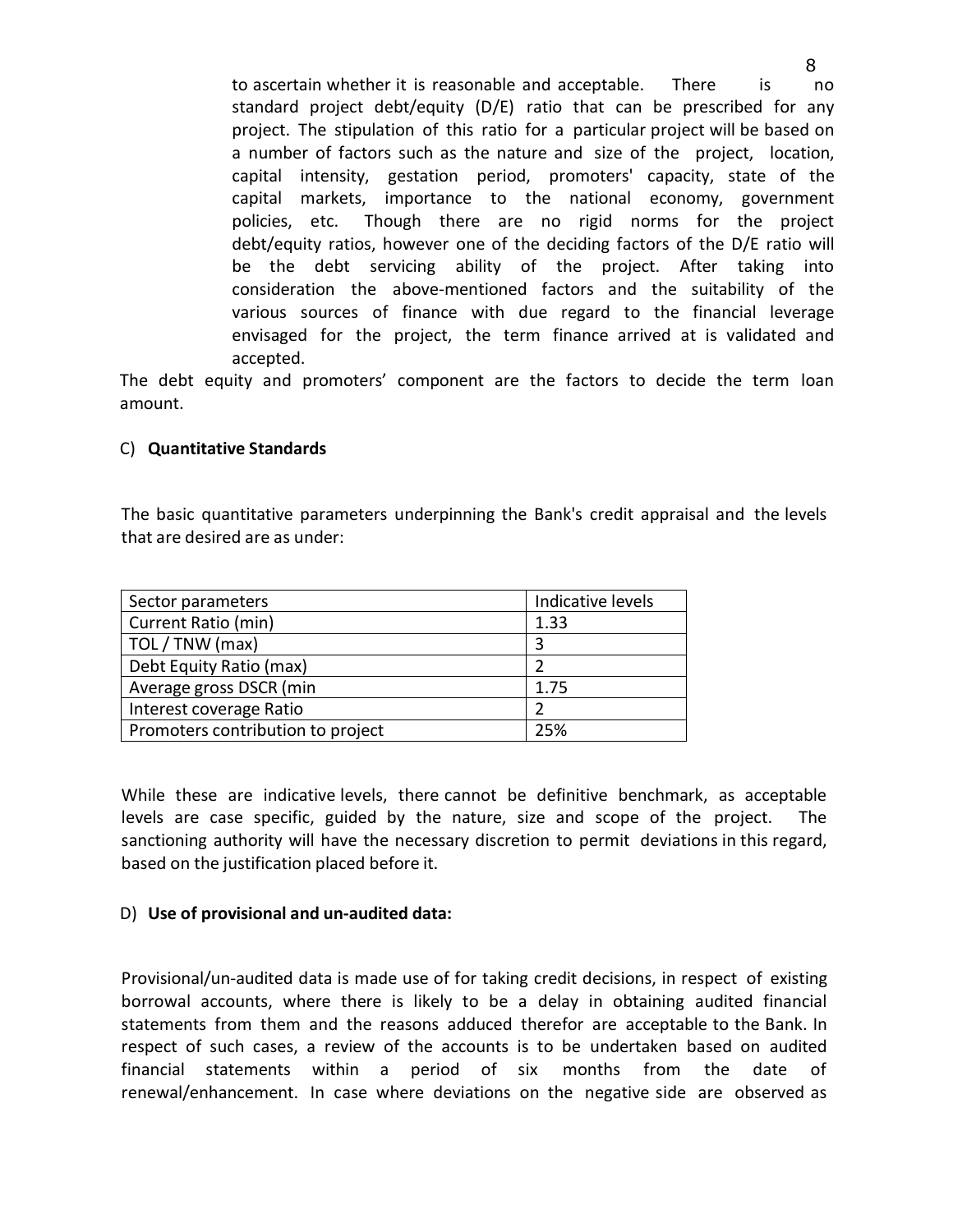compared to un-audited data submitted earlier, the controllers, to whom the review is submitted, issue appropriate directions where considered necessary. Such directions normally include specifying additional covenants, placing restrictions on the drawings etc.

#### E) **Validity of sanction**

| <sup>'</sup> Particulars | Validity of sanction from the date of sanction |
|--------------------------|------------------------------------------------|
| ' Term Loan              | 6 months                                       |
| <b>Working Capital</b>   | 3 months                                       |

F) **Revalidation:** The validity of sanction of any facility normally will be three months from the date of sanction in case of working capital limits and six months from the date of sanction for term loans. In case of delay in availment of loan beyond the above period GM-III will be vested with powers to extend the validity of sanction on merits upto twelve months from the date of original sanction.

## **IV.** Security Norms

- **a) Primary Security**: Primary security for any advance is the assets proposed to be acquired out of Bank finance.
- **b) Collateral security** is normally obtained as a risk mitigating measure and to sustain the promoter's interest in the venture. No collateral security isto be obtained for loans up to Rs.10 lacs in case of units of MSE sector, both manufacturing and services enterprises (except retail trade), subject to cover under Credit Guarantee Scheme of CGTMSE. For loans above Rs.10.00 lac and up to Rs.50 lacs, the HOCC-I/II may consider waiver of collateral security subject to compliance with certain conditions stipulated under MSME Policy and cover the loan under CGTMSE.
- **c) In case of SME loans which are not covered under CGTMSE, the branches must obtain collateral security as usual, but the collateral security with value of 125% to 150% may be accepted for SME loans (instead of normal 200% collateralsecurity for other loans).**
- **d)** With regard to Agricultural Segment, the waiver of collateral security is generally permitted for crop loans up to Rs.1.00 lac by RBI. **However, if the limit is Rs.1.00 lakh and the outstanding is not exceeding Rs.1.50 lakhs, renewal can be done, without obtaining collateral security and by the same Sanctioning Authority or Branch Manager of the branch, in case the earlier sanctioning authority was the Field Officer, subject to renewed limit not exceeding Rs.1.50 lakhs.**
- **e)** In other cases, with exception of specified categories like trade advances where obtention of collateral security is prescribed as a part of the scheme, obtention or waiver of collateral security is discretion to be exercised by the HOCC. While this decision needs to be taken on acase-to-case basis, efforts will generally be made to obtain the collateral security. While doing so, the following points will be kept in view:
	- Viability of the project per se will be the paramount requirement and available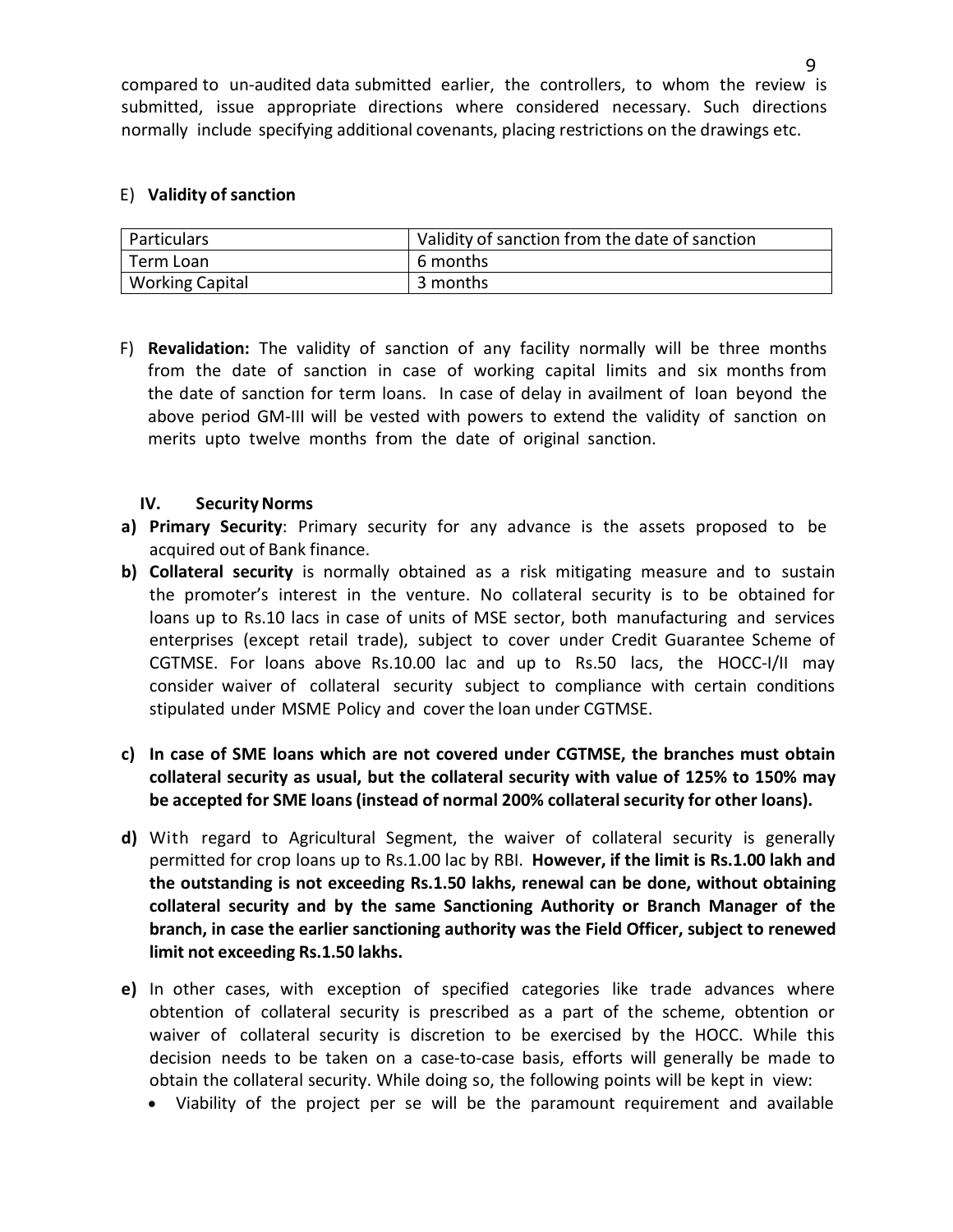collateral may be taken.

 A distinction may be made between new and existing connections while deciding/ insisting on collateral /additional collateral security.

## **f) Valuation of Security**

The periodicity for valuation of the properties is once in 3 years. While sanctioning fresh advances as well as enhancements it shall be ensured that the valuation of land & buildings/other assets etc., offered as collateral security should be obtained afresh and this valuation will be done by bank's approved valuers.

## **V. BANK GUARANTEES**

i) Bank as a rule, will limit itself to the provision of financial guarantees and exercise due caution regarding issuing of performance guarantees. BGs will generally be issued or renewed valid for a period not exceeding 18 months at any one instance. However, branches will consider issuing of Bank Guarantees for a period exceeding 18 months (but not exceeding 10 years) with the permission of next higher authority, in case of 100% cash margin. No BG should normally have a maturity of more than ten years. Bank may consider issuing BGs beyond maturity of 10 years against 100% cash margin and with prior approval of the Board.

| SI.<br>No.     | Particulars                                                                                                             | Scale-     | Scale-<br>$\mathbf{H}$ | Scale-<br>III | Manager<br>(Adv) | Scale-<br>IV | ROCC | <b>ROCC</b><br>(Headed<br>by<br>AGM) | HOCC-<br>$\mathbf{II}$ | HOCC-I      |
|----------------|-------------------------------------------------------------------------------------------------------------------------|------------|------------------------|---------------|------------------|--------------|------|--------------------------------------|------------------------|-------------|
| $\mathbf{1}$   | Against 100%<br>cash margin                                                                                             | 5          | 10                     | 25            | 25               | 50           | 50   | 100                                  | 150                    | <b>FULL</b> |
| $\overline{2}$ | 50%<br>Against<br>cash<br>margin<br>(Remaining 50<br>%<br>with<br>collateral<br>security<br>having double<br>the value) | <b>NIL</b> | <b>NIL</b>             | 10            | 10               | 25           | 50   | 100                                  | 150                    | <b>FULL</b> |

#### **ii) Discretionary powers**

- iii) While sanctioning limits for BGs, factors such as the need for BG, whether the requirement is one time or on a regular basis, constituent's financial strength, past record, margin, etc. will be considered. Normally all BGs will be secured by a charge on the Fixed Deposits and/or fixed assets of the applicant.
- iv) A bank guarantee is a contract between the beneficiary and the bank. Bank's liability under BG is absolute, independent and exclusive of any other contract entered with the constituent. Thus, the Bank is obliged to pay to the beneficiary

RUPEES IN LAKHS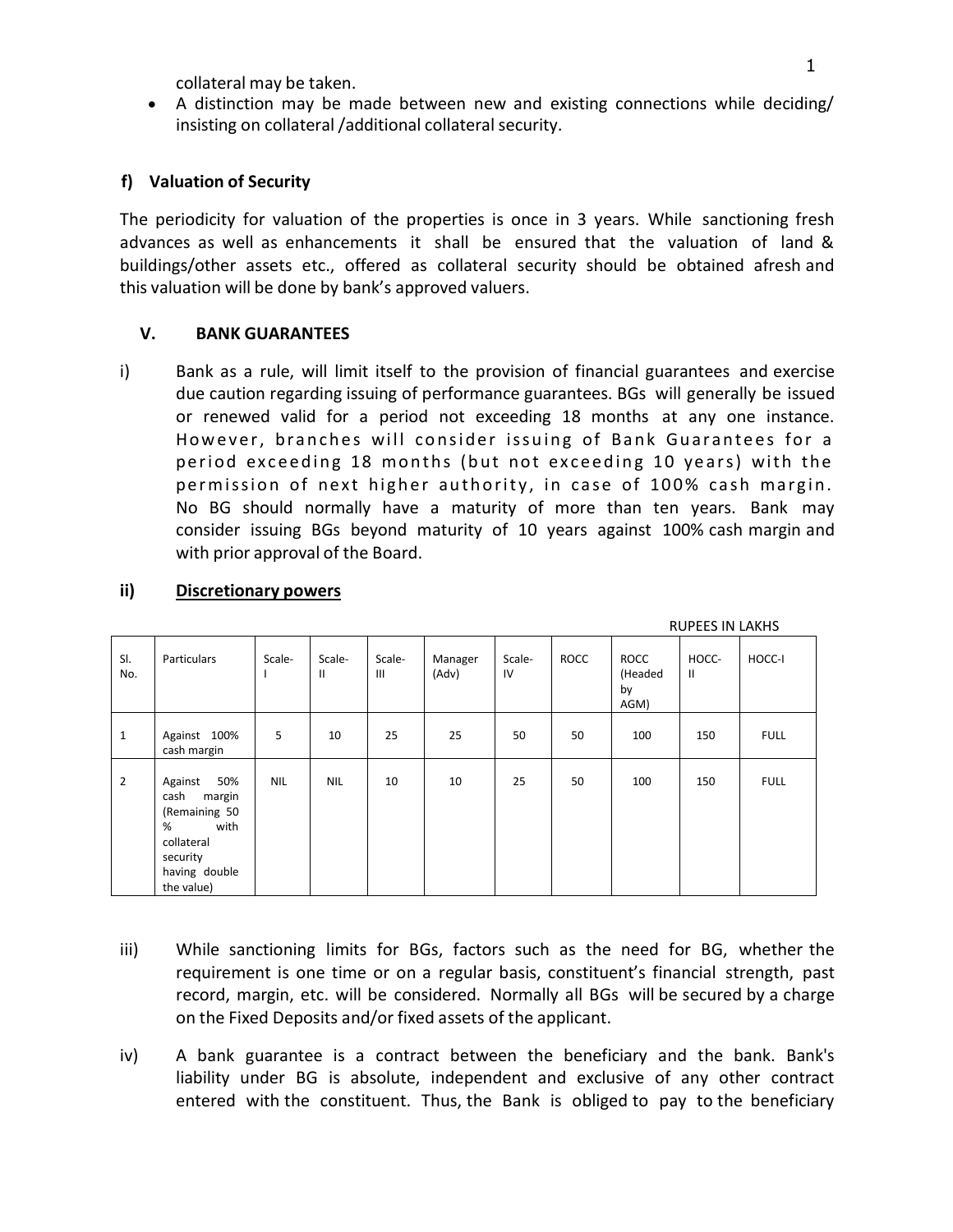without delay and demur the amount of BG on its invocation, in accordance with the terms and conditions of the guarantee deed. When the Bank receives an order of restraint or injunction from the appropriate court, the bank will withhold payment under the BG. In such cases, the liability of the bank will continue, till the court case is decided, notwithstanding a shorter period of validity as may have been stipulated in the relative guarantee itself. Bank would honor the guarantees issued as and when they are invoked in accordance with the terms and conditions of the guarantee deeds.

## **VI. Fair Lending Practices Code (FLPC):**

- a) The Bank would continuously attempt to introduce transparent and fair practices as envisaged by RBI, in respect of acknowledging loan applications, their quick processing, appraisal and sanction, stipulation of terms and conditions, post disbursement supervision, changes in terms and conditions, recovery efforts etc. The Bank has put in place a mechanism for redressal of grievances of borrowers. An annual review of the compliance with FLPC/functioning of the grievance redressal mechanism will be put up to the Board.
- b) **Statutory, regulatory and other restrictions**: As per loan appraisal, the Bank will ensure compliance with the guidelines issued by RBI in the matter of statutory, regulatory and other restrictions.

## c) **Credit facilitiesto directors / relatives of director of the bank**

No loans and advances aggregating Rs.25 lacs and above except loans and advances against Government securities, LIC Policies, Bank's term deposits, should be granted to:

- i) Directors of the Bank including Chairman/Managing Director and other banks including scheduled co-op banks, subsidiaries, trustees of mutual funds and venture capital funds and or any of their relatives except any loan to an employee or officer of the Bank under any scheme applicable to staff.
- ii) Any firm in which any of the directors or their relatives as mentioned in (a) above is interested as a partner or guarantor.
- iii) Any company in which any of the directors as mentioned in (a) above holds substantial interest or is interested as a director or as a guarantor.

**Decline of credit proposals:** In the event of rejection of credit proposal of priority sector, authorization of the controlling authority to be obtained. However, in respect of loan proposals referred to Head Office, within the power of HOCC, the decision to decline the proposal is vested with the Chairman.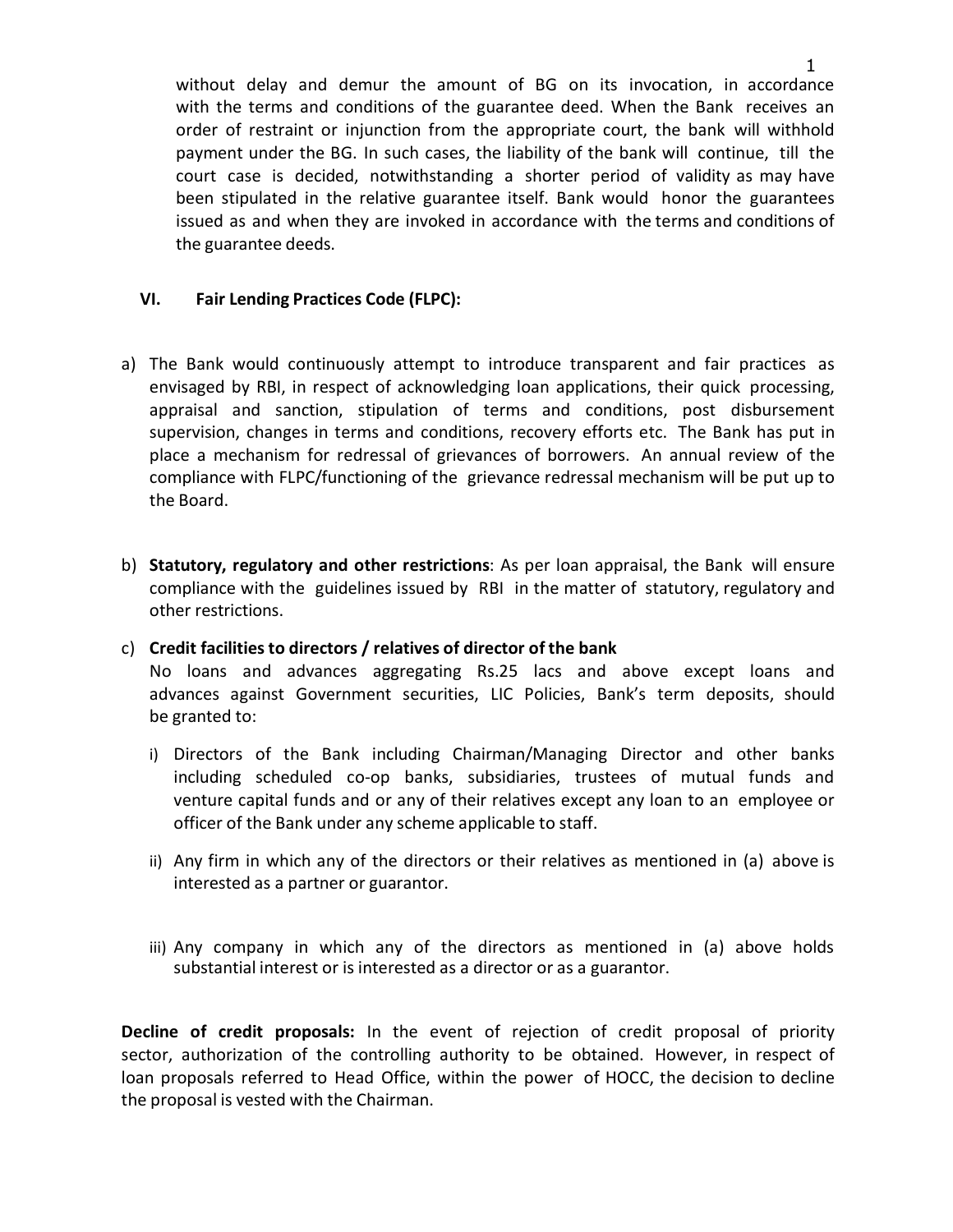#### **VII. Documentation Standards**

- A) The Bank has well established systems and procedures for documentation in respect of all credit facilities. These have been laid down keeping in view the ultimate objective of documentation which is to serve as primary evidence in any dispute between the Bank and the borrower and for enforcing the Bank's right to recover the loan amount together with interest thereon through a court of law or under SARFAESI, where all other recourses have failed. Accordingly, correctly compiled, executed and maintained documents ensure that the
	- Owing the debt to the Bank by the borrower/guarantor is clearly established by the documents.
	- Charge created on the borrower's assets as security for the debt is maintained and enforceable and
	- Bank's right to enforce the recovery of the debt through the process of law is not allowed to become time-barred under the law of limitation.

Documentation is a continuous and ongoing process covering the entire duration of an advance comprising of the following stages:

## B) **Pre-execution formalities**

These cover mainly searches at the office of the sub-Registrar of Assurances or Land Registry (besides search in CERSAI portal) to check the existence or otherwise of prior charge over the immovable property offered as security, etc., as also taking other necessary precautions before creating equitable / registered mortgage, including obtention of the legal opinion as to the clear, absolute and marketable title to the property based upon the genuineness, completeness and adequacy of the title deeds provided.

## C) **Execution of Documents:**

This covers obtention of proper documents, appropriate stamping and correct execution and recording thereof as per laid down instructions and as per terms of sanction of the advance. This also ensures compliance with requirements, if any, of corporate borrowers contained in the Memorandum and Articles of Association, Relevant resolution of the Board, etc., A copy of the loan agreement along with its all enclosures will be delivered to the borrower(s) at the time of sanction/disbursal of loans and acknowledgment of receipt thereof be obtained.

## D) **Post-execution formalities:**

This phase covers the completion of formalities in respect of mortgages, if any, registration with the Registrar of Assurances, wherever applicable and the registration of charges with the Registrar of Companies, within the stipulated period, etc. All mortgages will be registered, on an ongoing basis, with the Central Electronic Registry under the securitization and Reconstruction of Financial Assets and enforcement of Security Interest Act, 2002 (CERSAI).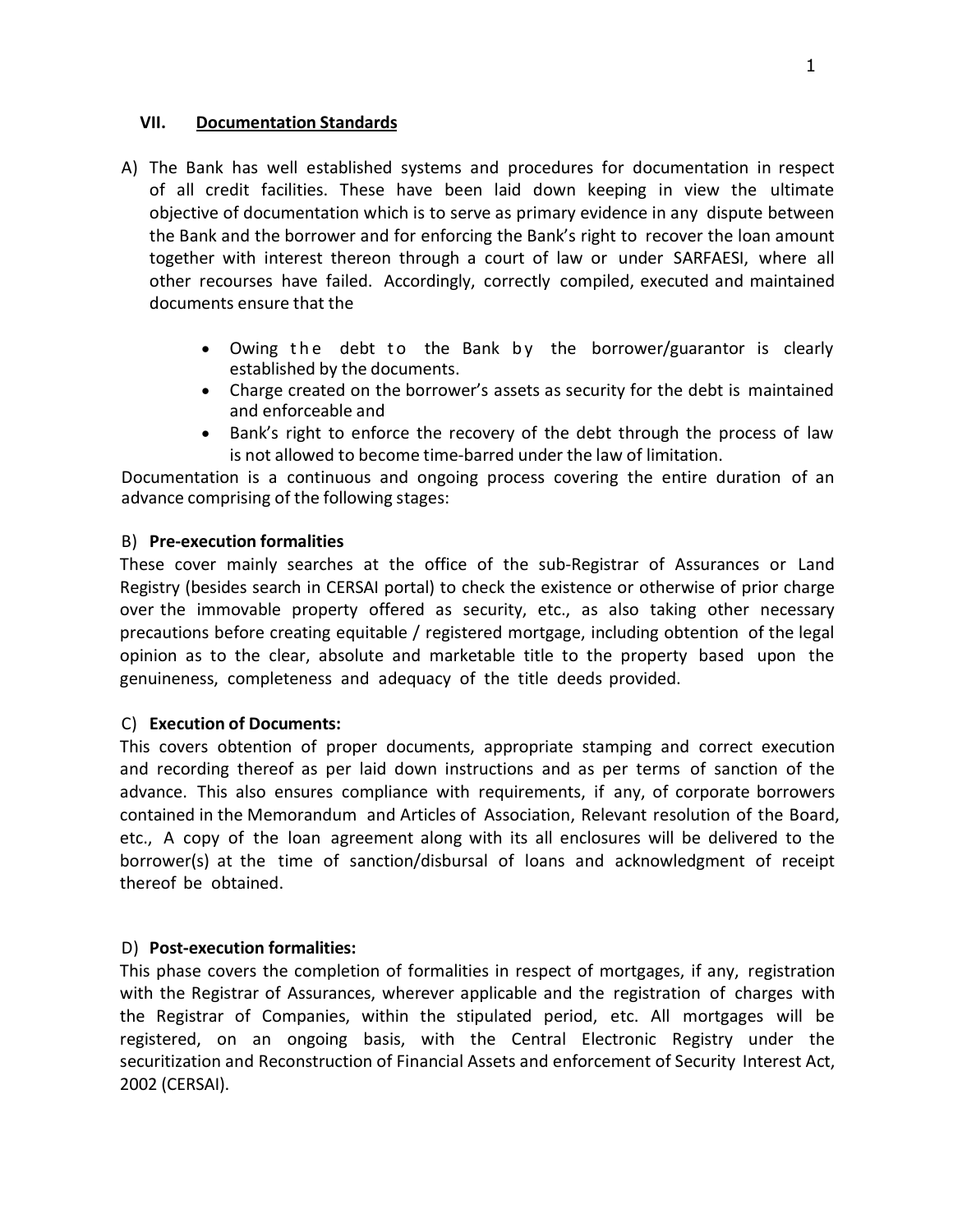## E) **Protection from Limitation and Safeguarding Securities**

These measures aim at preventing documents from getting time-barred through limitation and at protecting the securities charged to the Bank from being diluted by any subsequent charge that might be created by the borrower to secure his other debts, if any. These objectives are sought to be achieved by:

- a. Revival letter being obtained within the stipulated period from borrower/guarantor
- b. Obtention of Balance Confirmation from the borrower/guarantor at least at annual intervals
- c. Making periodical searches at the Office of the Registrar of Assurances/ Office of the Registrar of Companies.
- d. Insurance of Assets charged to ensure the Bank against the risk of fire, other hazards, etc.
- e. Carrying out Periodical valuation of securities charged to the Bank.

## **f. Missing documents, if not traced for two consecutive inspection audits, will have to be ascertained as to whether there is any fraud.**

Keeping the above broad objectives and the documentation process in view, the Bank has devised standard documents in most cases for several types of loans given to the borrowers. Wherever standard specimens have not been evolved, these are suitably drafted on a case-by-case basis with the help of Law Officer(s) posted at Head Office. The changes in the documentation procedures and the implications involved will be advised through circulars from time to time to all the branches and offices so that those who are responsible for obtaining and safeguarding the documents are made fully conversant with requirements in this regard. This is further strengthened through on job training at the branches as well as at the Bank's own training center, besides other Bank's training colleges/centres.

# **VIII. Credit Monitoring and Supervision**

**IX.**

The Bank put in place an effective post-sanction process to facilitate efficient and effective credit management and to ensure a high percentage of Standard Assets. Broadly, the objectives of post sanction follow up; supervision and monitoring are as under:

## **a) Follow up functions**

- Ensure the end-use of funds.
- Relating the account outstanding to the assets level on a continuous basis
- Co-relating the activity level to the projections made at the time of the sanction/renewal of the credit facilities.
- Detecting deviation from terms of sanction, if any.
- Making periodic assessment of the health of the advances by noting some of the key performance indicators such as profitability, activity level, and management of the unit and ensuring that the assets created are effectively utilized for productive purposes and are well maintained.
- Ensuring recovery of the installments of the principal in case of term loans as per the scheduled repayment programme and the interest as and when debited.
- Identifying early warning signals, if any, and initiate remedial measures thereby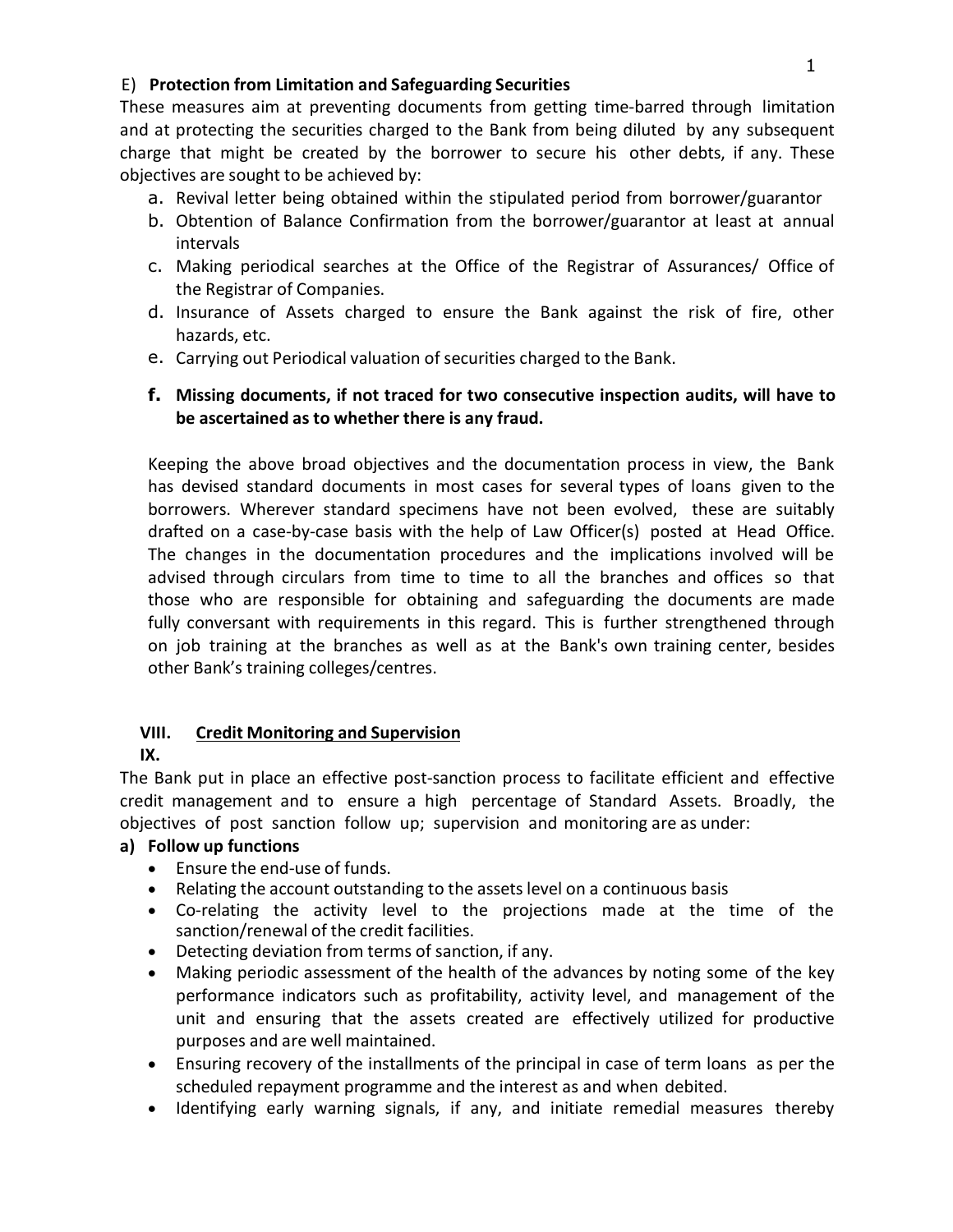averting incipient sickness.

 Ensure compliance with all internal and external reporting requirements for credit discipline.

## **b) Supervisory functions**

- Ensuring effective follow up of advances to maintain good asset quality.
- Looking for early warning signals, identify 'incipient sickness' and initiate proactive remedial measures.

## **c) Monitoring functions**

- Ensuring that effective supervision is maintained on loans and advances and appropriate responses are initiated wherever early warning signals are observed.
- Monitor on an ongoing basis the asset portfolio by tracking changes from time to time.
- Chalking out strategies and initiate specific action to ensure h igh percentage of 'Standard Assets'.

Detailed operational guidelines on the following aspects for effective credit monitoring are in place:

- Post-sanction responsibilities of different functionaries
- Reporting for control
- Security documents, Statement of stocks
- Computation of drawing power on eligible current assets and maintaining of DP register
- Verification of assets
- Inspection by branch functionaries frequency, reporting, register etc.

## **X. Credit Risk Management**

Credit risk management encompasses identification, assessment, measurement, monitoring and control of the credit exposures. The procedure adopted by the Bank in this regard is detailed here under:

## **a) Risk Identification and Assessment:**

The Bank undertakes the following functions in the process of identifying and assessing the credit risk underlying a proposal:

• Developing and refining the credit risk assessment models currently used by the Bank.

• Conducting Market research, an integral part in assessing the risk associated with any loan proposal.

## **b) Credit Risk Assessment Process - Commercial advances:**

Before a credit facility is sanctioned to a client, the risk level is measured, as per a Credit Risk Assessment (CRA) framework developed by Integrated Risk Management processes.

Now, the Bank is implementing the scoring models which are being adopted in our Sponsor Bank-State Bank of India, as advised by the SBI Corporate Centre, Mumbai, in respect of the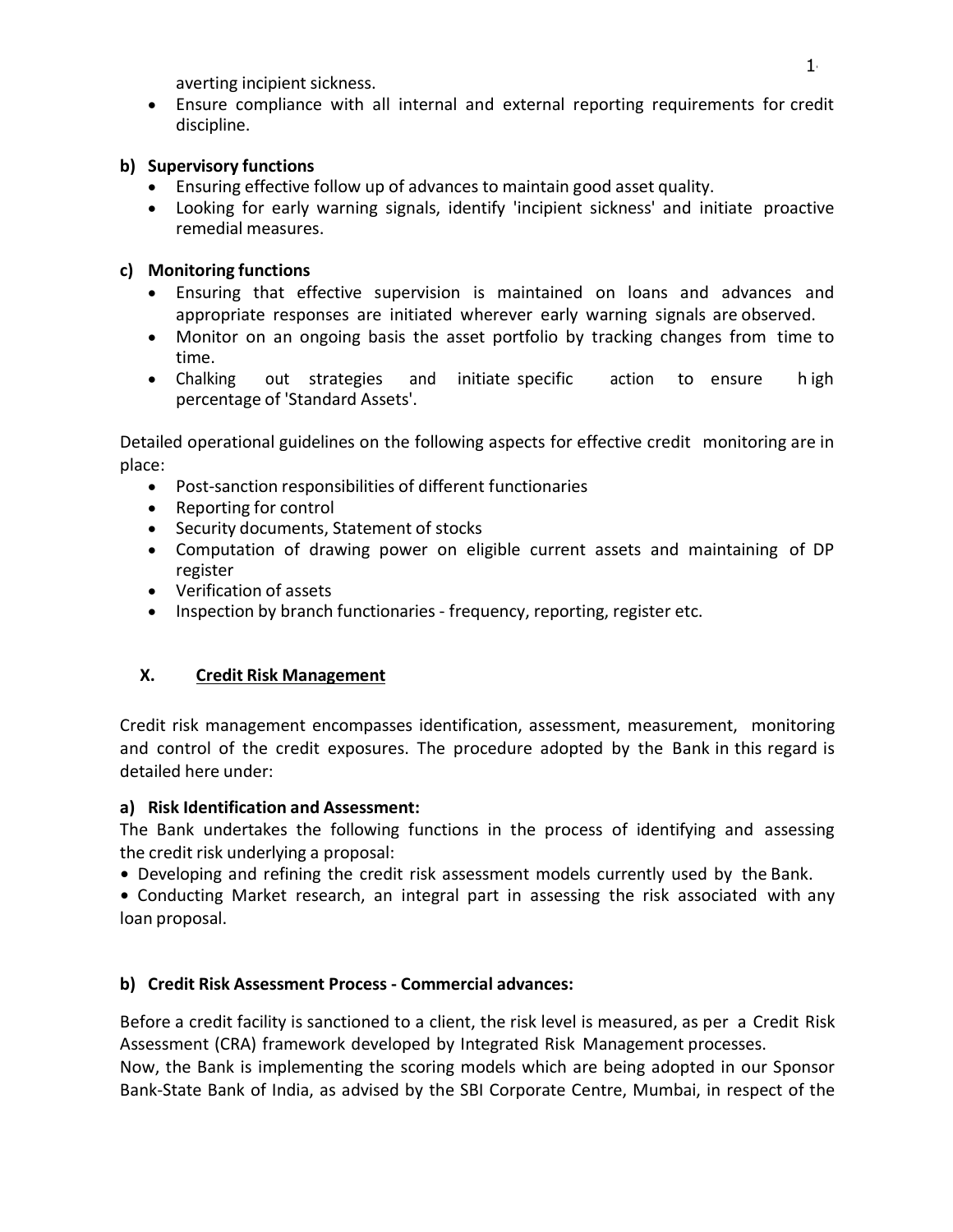products: Housing loan, Car loan, Rent plus, Tractor loan and SME smart score.

The credit risk rating will be worked out by the respective Branch or the Credit Department at Head office as applicable.

The CRA (Credit Risk Assessment) Models adopted by the Bank will consider all possible factors which go into appraising the risk associated with a loan. These have been categorized broadly into financial, business & industry and management risk and these risks are rated separately. To arrive at the overall risk rating, the factors duly weighted are aggregated and calibrated as a single point indicator of risk associated with the credit decision. The rating thus arrived at is expressed on the scales of Borrower rating and Facility rating respectively.

# **A separate credit risk assessment format is being prepared by the Bank in case of SME loans of above Rupees One crore.**

# **XI. Review/Renewal of Advances**

- a) Working capital facilities are normally sanctioned by the Bank for a period of one year and thereafter they are required to be renewed each year. Renewal of advances is to be accorded for the limit by the respective sanctioning authority. In cases where renewal is not possible for some reason, sanction for the continuance of the limits for a maximum period of 180 days is to be approved in each case by reviewing the facilities by the sanctioning authority.
- b) **In case where term loans as well as working capital facilities have been sanctioned:** Term loans to be reviewed annually except irregular TLs which will be reviewed once in six months. However, reviews of term loans may be combined with review of working capital for a comprehensive assessment. Review should contain status of the unit, delay in completion and it should be put up to the sanctioning authority. In respect of new term loans, a review should be made after one year from the date of completion of project and commencement of production. In case of new and existing term loans, if they are rescheduled, the following set of financial covenants are to be stipulated:
	- i. Current Ratio
- ii. TOL/TNW
- iii. Interest Coverage Ratio
- iv. Default in payment of interest or installment
- v. Cross Default i.e. default in payment of installment or interest to other banks

Default of these covenants would attract penal interest of 1% as under:

- a. Any adverse deviation by more than 20% from the stipulated levels in respect of any two of the items (i) to (iii) above - penal interest to be levied for the period of non-adherence subject to a minimum period of 1 year.
- b. Default in payment of interest or installments to the Bank penal interest to be levied for the period of such defaults.

## **XII. Takeover of Advances**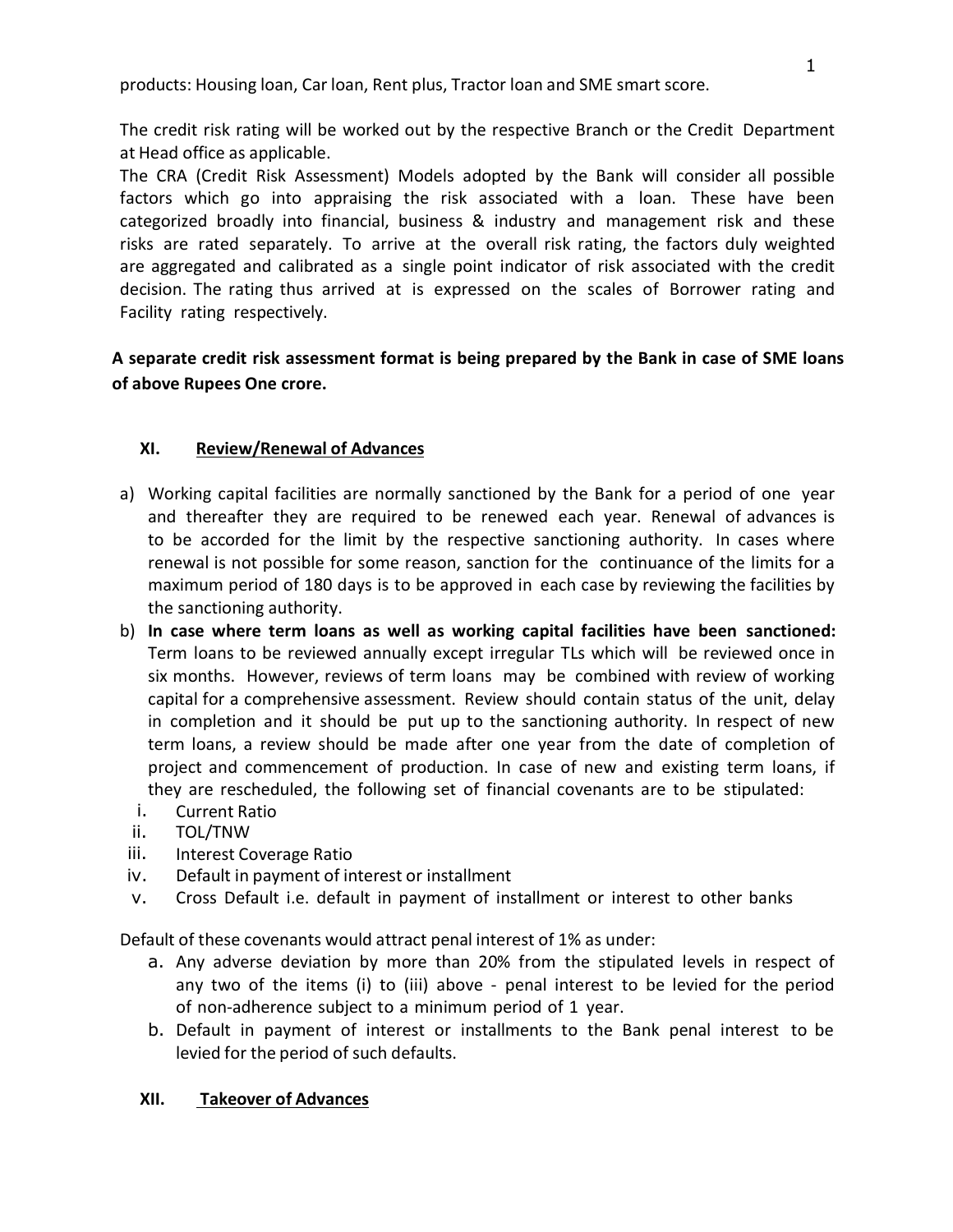I) In the liberalized financial environment, it has become important for the Bank to aggressively market for superior quality advances. One of the strategies for increasing superior quality assets in the Bank's loan portfolio is to take over advances from other Banks/Financial Institutions. Keeping this in view and with the objective of adding only superior quality assets, a set of norms and guidelines for SME, 'P' segment and for agricultural segments have been laid down for takeover of advances.

## **A) Normsfor takeover of advances under SME**

- a. The advances taken over should be rated as per Bank's stipulated credit rating system
- b. The unit should score the minimum scores as prescribed, under the various risk segments, of Credit Risk Assessment.
- c. The account should have been a standard asset in the books of the other bank or Financial Institution during the preceding 3 years. However, if a unit is not having a track record for 3 years, as it has been in existence for a shorter duration, takeover can be considered based on the track record for the available period, which should normally be for at least one year.
- d. The unit should have earned net profits (post tax) in each of the immediately preceding 3 years. However, if the unit has been in existence for a lesser period, it should have earned net post tax profit in the preceding year of operation.
- e. The Term Loan proposed to be taken-over should not have been rephased, generally, by the existing Financial Institution or Bank after commencement of commercial production.
- f. When only Term Loans are taken over, the remaining period of scheduled repayment of the term loan should be at least 2 years. For takeover of existing Term Loans, while the original time frame for repayment will be generally adhered to, if sanction of fresh term loan is proposed along with the takeover, the schedule of repayment for the existing term loans, if necessary, may be permitted to extend up to 8 years.

# **B) Normsfor takeover of advances under Agriculture segment**:

In respect of Agriculture segment, all Agricultural Term loans and Agricultural Cash Credits with other banks and Agricultural Credit Societies, Co-operatives are eligible for takeover, subject to the fulfillment of the following terms and conditions

The minimum amount eligible for takeover would be as under:

- i. ACC: Rs. 1.00 lac
- ii. ATL: Rs.2.00 lacs
- iii. Allied Agricultural Term Loans: Rs. 2.00 lacs
- a. Only Standard Assets and regular accounts are eligible for take over. The account should have been a standard account in the books of the other banks and Financial Institution during the preceding 2 years.
- b. Term loans of incomplete nature are noteligible for take over.
- c. Only ATLs/AATLs with a minimum 2 year repayment programme left are eligible.
- d. Crop loan converted to Term Loans and Term Loans, which are re-phased, are not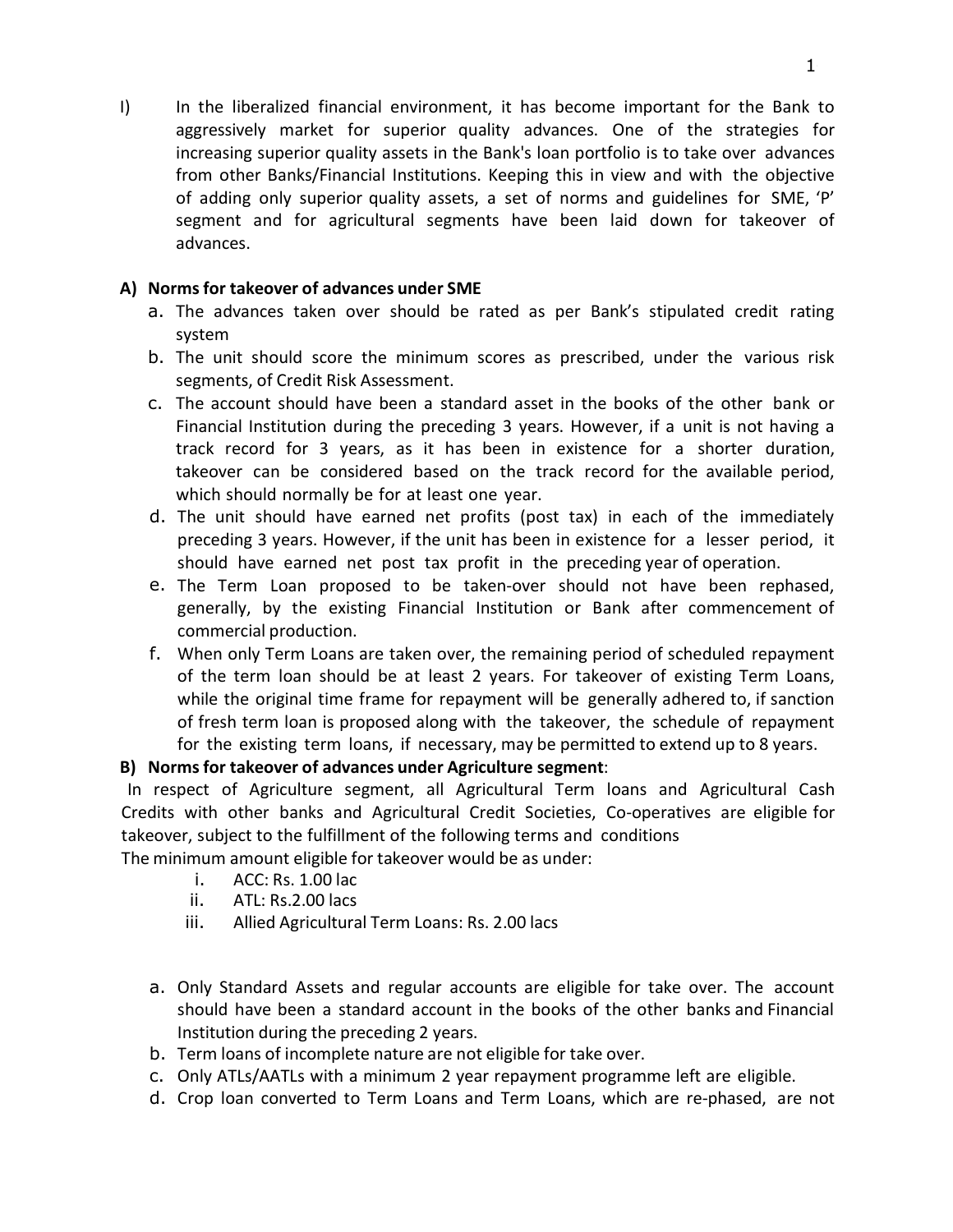eligible for take over irrespective of their quantum.

- e. No dilution in the security in takeover proposals is permitted.
- f. The maximum amount eligible for takeover would be Rs.50.00 lacs. The administrative clearance should be obtained from next higher authority in case of take over.
- **C) Norms for takeover of 'P' segment advances:** Takeover of housing loans and car loans is considered selectively after due diligence and precautions, in cases where possession of the house or flat has been taken, repayment of existing loan has already commenced and installments have been paid as per terms of sanction. Further, it will be ensured that there is no undue delay in construction/ completion of the project.
- **D) Norms for takeover of Advances under SHG segment:** Where, those groups which are regular in thrift, maintaining records up-to-date, conducting meeting at regular intervals, functioning in a democratic way, group members are aware about group activities and participating actively in group meetings, internal lending are going on and rotation in leadership are eligible fortake over.
	- i) Only Standard Assets and regular accounts are eligible for takeover. The account should have been a standard account in the books of the other banks/Financial Institution during the preceding 3 years.
	- ii) SHG falling outside the 'Service Area' of the branch are also permitted for takeover, subject to adherence of the other instructions.
	- iii) The SHG A/c should have prompt repayment track record without any restructure/reschedule i.e. Rephased SHG loans are not eligible for takeover.
	- iv) The maximum amount eligible for takeover would be Rs.5.00 lakhs.
	- v) The advances to be taken over should have minimum **critical rating score of 80.**
	- **vi)** The group should be in existence since last 3 years with good **track record.**
	- vii) In all cases of take-over of advances from other banks, the experience of the present banker should show satisfactory dealings with the group. Where, from the point of competition, it is not necessary to alert the bank concerned, the report may be obtained after the sanction of facilities but before release of the facilities.
	- viii)In all cases of take-over, branches should obtain MCP, to assess the requirements of the group members and obtain credit requirements by way of a resolution for the proposed limits before taking over the Outstanding liability of the group

The following aspects should invariably be examined in each case of take-over.

a) Reasons for take-over. b) Market perception including the existing banks/FI's perception regarding the Group and its management c)Takeover of loans from other banks/FIs should be on selective basis.

## **XIII. Delegation of powers**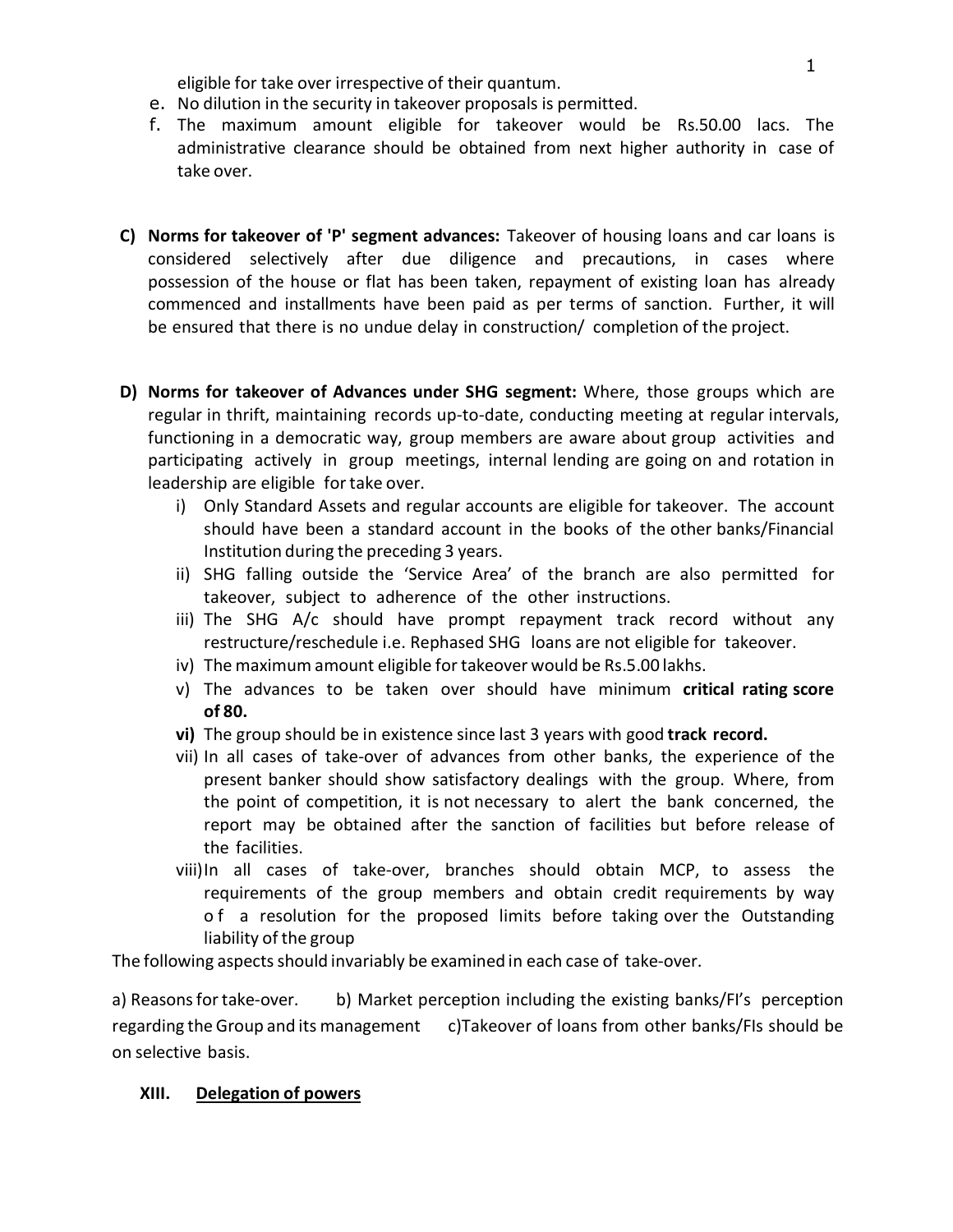- i) A carefully formulated scheme of Delegation of Powers comprehensively documented and amended from time to time is in operation in the Bank in respect of financial matters for exercise by the various functionaries. This is based on the premise that an executive is required to exercise only those powers which are related to the responsibilities and duties entrusted to.
- ii) The Scheme of Delegation of Financial powers for advances and allied matters in the Bank has a graded authority structure. The Board of the bank has full powers for sanctioning all credit facilities. The sanctioning powers have been delegated down the line to Committees of officials at various administrative offices and individual line functionaries.
- **iii) Further, under the scheme of Delegation of Financial powers, if any individualhaving already two housing loans, now seeks for third loan, such loan proposal should be referred to Head Office for approval though the aggregate of present limits and proposed limit are well within the discretion of Branch Manager.**
- iv) An appropriate control system is also in operation in tune with the delegation structure. The exercise of powers, by various functionaries, is required to be reported to the next higher authority as laid down in the Scheme of Delegation of Financial Powers.
- v) The scheme is constantly updated and reviewed to factor in the demands made on account of organizational restructuring, emerging challenges, forces of competition, etc.

## **XIV. Maturity of Bank's Advances**

a) The maturity pattern of the Bank's deposits and other liabilities ideally determine the preferred maturity profile of its asset portfolio of which advances are a significant part. The maturities of different components on the Bank's assets portfolio ideally are determined, based on the composition of its resources pool. Traditionally, the Bank's resources have a pre-determined weight of time deposits maturing in 1 to 3 years and 3 to 5 years period. In addition, the bank has CASA funds and float funds through drafts and similar transit funds. Although all these funds are of varying maturity of 'On Demand Deposits' to 'long term maturities', due to liberal rules relating to pre-mature payments, most of the resources can be considered as 'On demand' type of resources. Quantum of credit is determined by reference to the asset base of the borrower.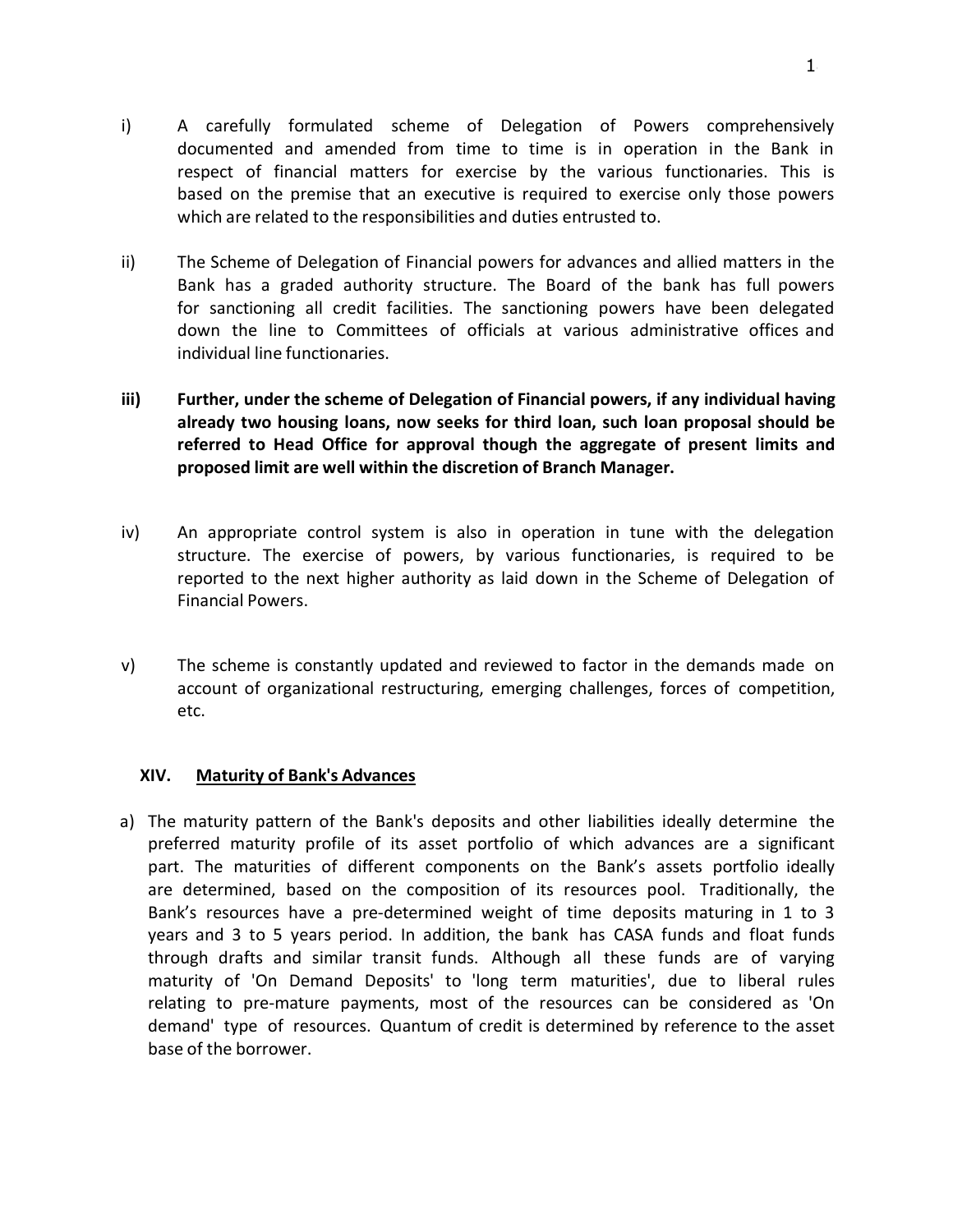- b) The maturity of any term loan, including moratorium, should not normally exceed 8 years except in cases covered under rehabilitation packages, Housing Loans to individuals, Education loans and agricultural term loans under approved schemes. The tenor is to be reckoned from the day of first drawal.
- c) Matching of varying maturity buckets in the Bank's asset and liability portfolios is done on an ongoing basis by the Bank's ALCO.

## **XV. Pricing, Interest Rates Factors and Charges Factors**

- a) Pricing in the Bank can be divided into interest pricing and non-Interest pricing.
- b) The maximum spread which could be charged will be decided by the Bank from time to time. Within such ceiling, the pricing for various credit facilities, schemes, products,
- credit related services etc., would be determined by HOCC, as considered appropriate.c) The policy on competitive pricing is reviewed from time to time based on changes in market conditions.
- d) Market related service charges and a discretionary structure that enables branches to effectively face competition are in place. These are reviewed periodically based on feedback from operating units and on changes in market conditions.

## **XVI. NPA Management**

- a) The Bank has a separate Loan Recovery and NPA Management Policy which lays down the guidelines on management and recovery of NPAs and proactive initiatives to contain NPAs. The Policy lays stress on a system of early identification and reporting of all existing and potential problem loans as a first step towards management of NPAs. Such an "Early Alert System" which captures early warning signals is an integral part of the Bank's Risk Management process and is followed by time bound corrective actions.
- b) In line with the RBI guidelines on preventing slippage of NPA accounts, Bank adopted a new asset category Special Mention Accounts (SMAs) by showing such accounts in IRAC- 1, 2 and 3 in CBS, forinternal monitoring and follow-up.
- c) The first focus in management of SMAs will be possible up-gradation byrecovery of overdue amount or through rephasement, restructuring or rehabilitation of borrower's business in deserving cases if the branch level review indicates that the problems of the unit are not temporary, viability studies need to be undertaken on a case to case basis. Viability of the unit and the borrowers' interest and stake are the basic pre-requisites for the Bank to undertake restructuring or rehabilitation. The separate set of guidelines issued by RBI, would be excluded from the purview

of the above requirement.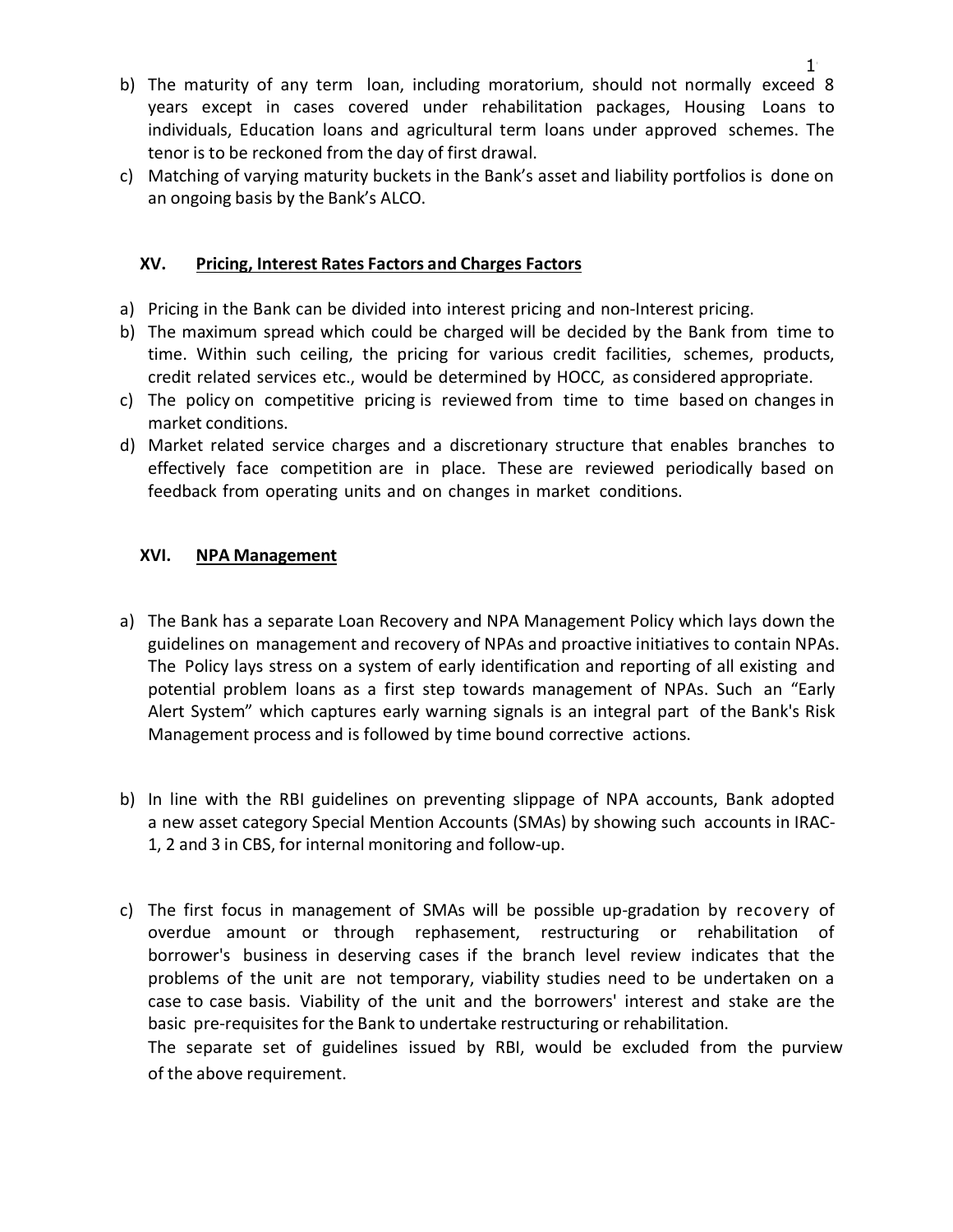- d) Viable units, where promoter shows genuine interest in reviving the unit will continue to be supported. In other cases, options to exit or reducing exposure will be explored. The following are some of the options which are to be considered in potential NPAs and SMAs where viability is suspect.
	- a. Avoid enhancements and additional facilities. Deviations should be highly selective and on very strong grounds.
	- b. Reduce exposure levels in aphased manner without affecting the unit's day to day operations.
	- c. Explore tightening of conditions such as close monitoring of unit's cash flows, increased margins, withdrawal of concessions, scaling up of collateral etc. for safeguarding the Bank's interests.
	- d. Negotiated settlements through compromises.
	- e. Calling up of the advance and initiation of legal action including action under Securitization and Reconstruction of Financial Assets and Enforcement of Security Interest Act, 2002.
	- f. Filing of criminal cases against borrowers in case of mis-utilisation especially in Government Sponsored cases, with the permission from Regional Office**.**
- **g)** Settlements through compromises will be a negotiated settlement under which Bank will endeavor to recover its dues to the maximum extent possible. Detailed guidelines for compromise settlements are part of the NPA Management Policy.

In a compromise i.e. onetime settlement of dues, as Bank agrees to accept an amount less than the total amount due to the Bank under the relative loan contract in full and final settlement of dues as a general policy, it will tantamount to cessation of lender-borrower relationship with the borrowing unit, its promoters and guarantors.<br>Ordinarily, no fresh finance will be granted to the existing unit or any new unit being promoted by the same borrowers and guarantors. However, exceptions may be made in respect of settlements under various One Time Settlement Schemes of RBI and similar Schemes of the Bank for which separate guidelines are in place. The Bank may also extend fresh finance, enhancement, renewal of credit limits to a unit where the Bank has entered a compromise with the unit/another unit of the same borrower and guarantor.

- **h)** The Bank would follow a policy of expeditious write off, including partial write offs, subject to review from time to time based on experience gained. Detailed operative guidelines are in place. The policy of write off is not expected to dilute in any way the follow-up of recovery process. Written off accounts are to be parked in AUCA in accordance with laid down instructions. The structured mechanism prescribed for follow-up of accounts parked in AUCA will be meticulously followed.
- **i)** Removal of AUCA Accounts:
	- a) When AUCA accounts are considered under compromise proposal and partial amount is received by way of compromise, the residual amount in AUCA may be reversed.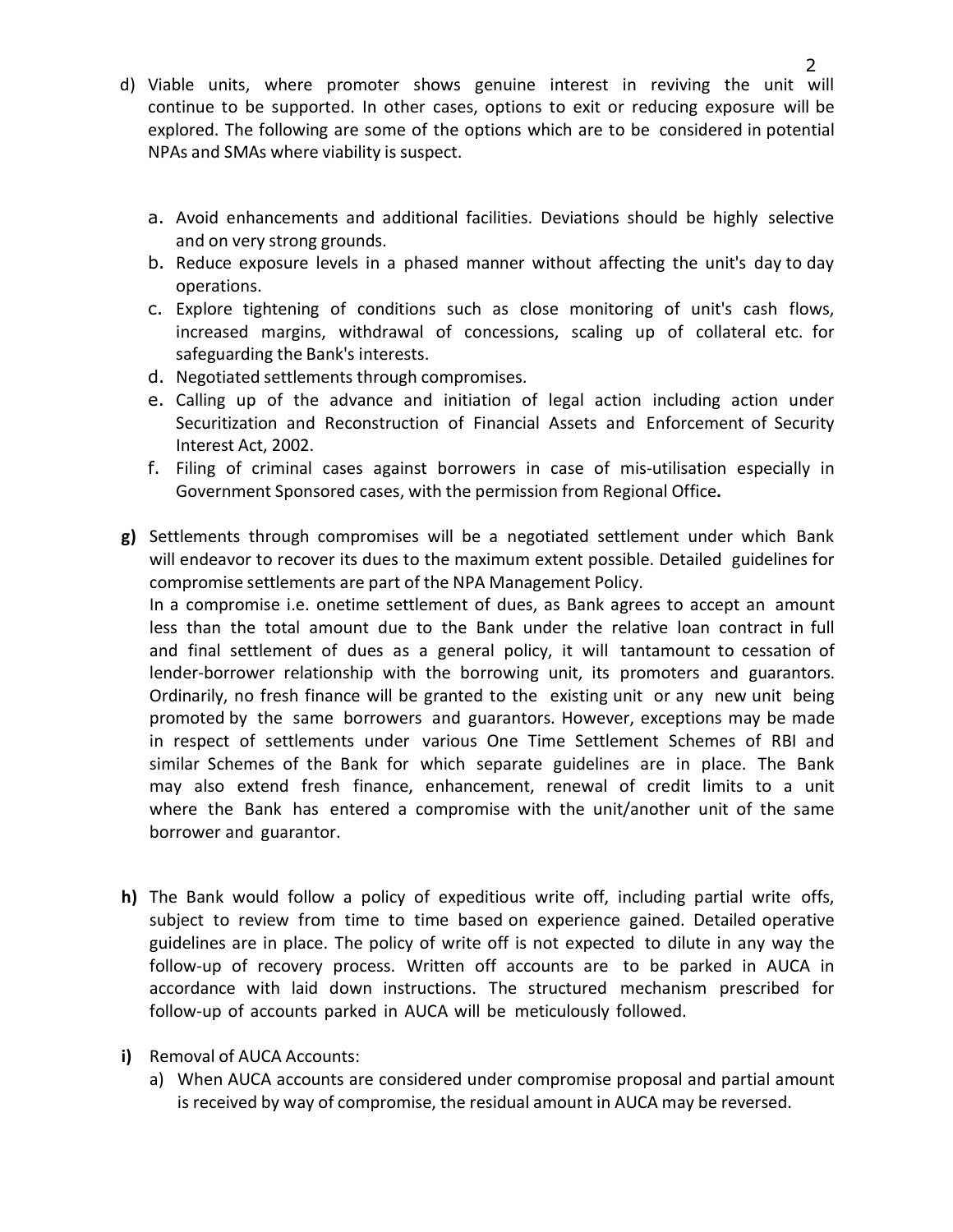- b) Where the continuation of AUCA is not going to serve any purpose, such accounts may be reversed with the approval of Board.
- c) In respect of AUCA accounts, in which details of individual accounts are not traceable and a consolidated amount is held in AUCA, at the time of migration to CBS, the amount may be reversed.

## **XVII. Deviations**

- A) Deviations from the Bank's Loan Policy have been classified as 'major' and 'minor' based on:
	- Criticality of the norms from asset quality angle
	- General compliance levels
	- Need for flexibility

Proposals with major deviations from the Bank's laid down policies would be required to be sanctioned by a higher authority recording the reasons for deviation, as given below:

|                |                                                                                   | Approving |
|----------------|-----------------------------------------------------------------------------------|-----------|
| S. No          | <b>Deviation</b>                                                                  | Authority |
|                | Sanction of new or enhanced limits to units having CRA rating below as specified  | HOCC-I    |
| $\mathbf{1}$   | in the Bank's Loan Policy                                                         |           |
|                | Deviations in concession of charges                                               |           |
| $\overline{2}$ | Up to 50%<br>a)                                                                   | HOCC-II   |
|                | b) Above 50%                                                                      | HOCC-I    |
| 3              |                                                                                   |           |
|                | Deviations in interest rate concession                                            |           |
| 4              | Up to 0.75 %<br>a)                                                                | HOCC-II   |
|                | b) Above 0.75 % and up to 1.50%                                                   | HOCC-I    |
| 5              |                                                                                   |           |
| 6              | Age relaxation for sanction of loans                                              | HOCC-II   |
|                |                                                                                   |           |
| $\overline{7}$ | Term Loans having maturity period above 8 years and not exceeding 15              |           |
|                | years (other than personal segment loans)                                         | HOCC-I    |
| 8              | Deviations on account of minimum CRA scores relating to Financial,                |           |
|                | Business, Industry and Management parameters                                      | HOCC-I    |
| 9              | Increased quantum of loan more than ceiling of Scheme Specific or Loan            |           |
|                | <b>Policy Guidelines</b>                                                          | HOCC-I    |
| 10             | Reckoning of eligibility based on gross monthly emoluments                        | HOCC-I    |
| 11             | Dilution of security relaxation from the Scheme Specific Guidelines               |           |
|                |                                                                                   | HOCC-I    |
| 12             | Fixing of repayment period beyond the stipulated ceiling of loan policy or Scheme |           |
|                | <b>Specific Guidelines</b>                                                        | HOCC-I    |

B) The proposals for approval of deviations in the scheme specific guidelines are to be submitted to the competent authority. However, the limits will have to be sanctioned by the authority under whose powers the proposal falls.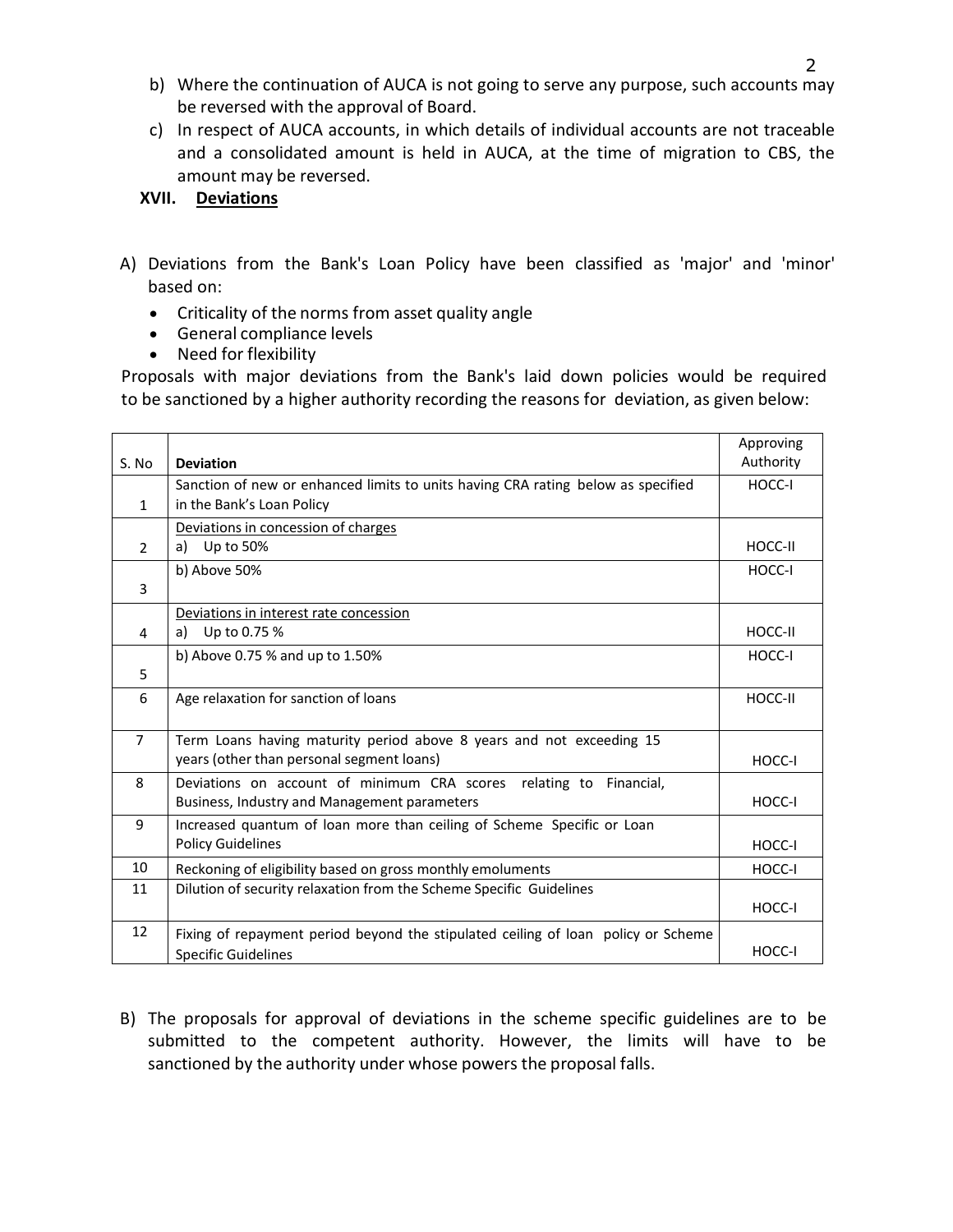C) **Minor Deviations:** Deviations not specifically mentioned above are considered as minor. Such minor deviations may continue to be permitted selectively by the sanctioning authority.

#### **XVIII. ADVANCES TO PRIORITY SECTOR**

According to the benchmarks laid down bythe RBI, 75% of the total outstanding should be extended to the priority sector, of which sub limits: 18% to agriculture, 8% to small and marginal farmers, 7.5% to Micro enterprises and 15% to the weaker sections, by implementing all the schemes announced/sponsored by Central Govt./ State Govt. from time to time.

The Bank will also focus on financing retail traders, small business, professionals & selfemployed persons and small Road and transport operators falling under priority sector under SBF segment as per the existing scheme and any approved new schemes.

#### **XIX. Advances to MSME segment**

The Micro, Small and Medium Enterprises Development Act, 2006 (MSMED Act, 2006) has brought about changes in the classification of enterprises. Investment in plant, machinery and equipment denotes the original cost excluding land and building and the items specified by the Ministry of Micro, Small and Medium Enterprises. The revised classification is as follows.

## **i) Manufacturing Enterprises:**

- **a.** Micro Enterprises: where the investment in plant and machinery does not exceed Rs.25 lakhs
- b. Small Enterprise: : where the investment in plant and machinery is more than Rs.25 lakhs but does not exceed Rs.5 crores
- c. Medium Enterprises: where the investment in plant and machinery is more than Rs.5 crores but does not exceed Rs.10 crores for.

#### **ii) Service Enterprises:**

- a. Micro Enterprise: where the investment in equipment does not exceed Rs.10 lakhs
- b. Small Enterprise: where the investment in equipment is more than Rs.10 lakhs but does not exceed Rs.2 crores.
- c. Medium Enterprise: where the investment in equipment is more than Rs.2 crores but does not exceed Rs.5 crores

SMEs, sub-segment of MSME, are a very attractive segment for the Bank given in large number, loyalty and potential for profitability. The primary needs of SMEs are physical proximity, timely credit availability, service and reliability, although different sub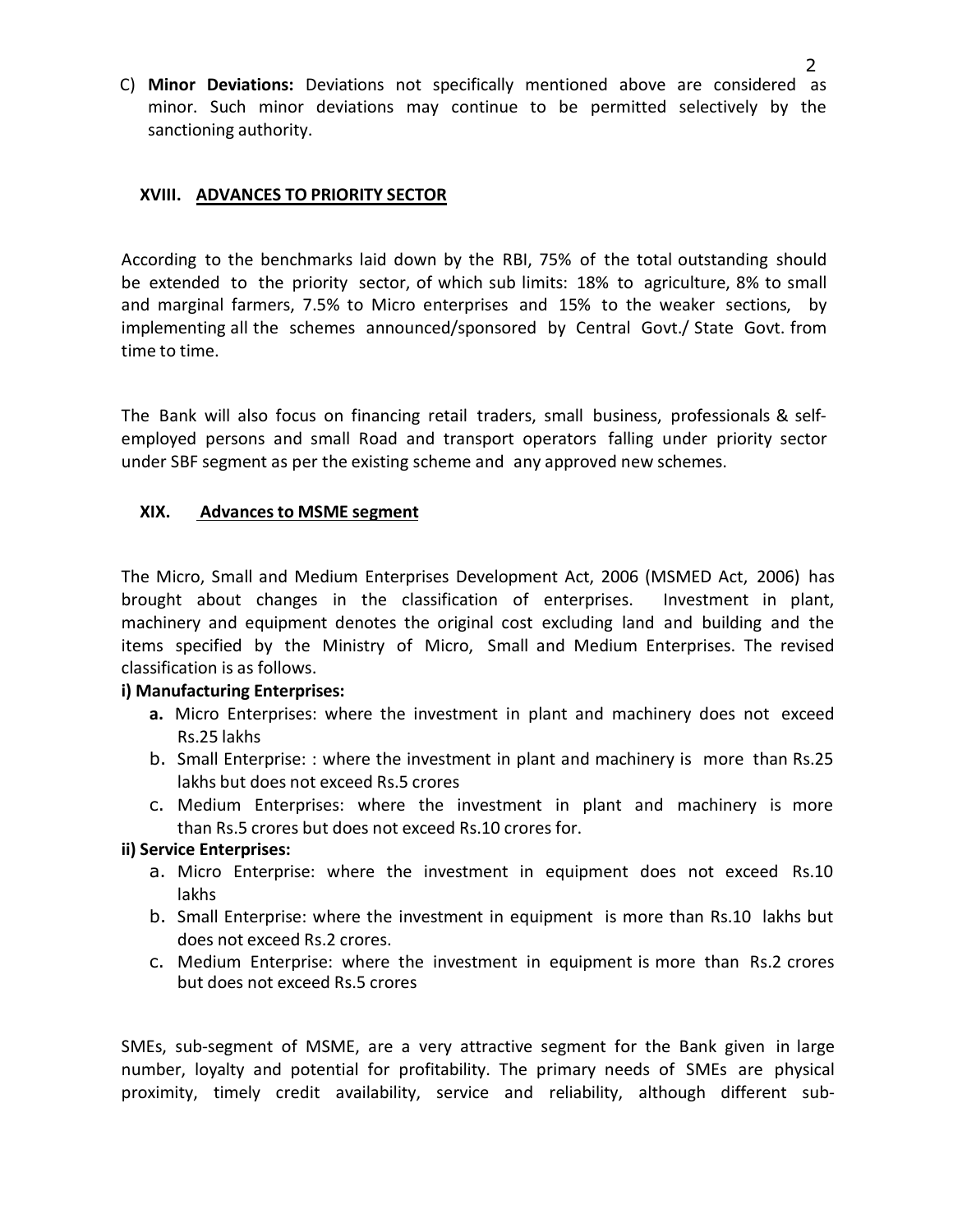segments have different priority needs leading to differences in profitability drivers. With a view to increase Bank's market share in the SME segment, by improving sales, marketing strategies, to meet the demand of customers for more sophisticated services at competitive prices, to increase customer base, more particularly in the higher end segment the various initiatives that have been taken up by the Bank towards realization of its objective are:

- a. Building of strong credit systems and processes,
- b. Minimizing of servicing cost through improved operations leveraging the technology
- c. Continuous product rationalization and simplification of appraisal, documentation process.

The Bank will continue to give thrust to financing SME sector is crucial to the growth and development of the economy. The Bank will endeavor to continue to support the MSME sector and achieve the benchmarks set regarding priority sector lending.

## **XX. Advances to services sector**

Since the Indian economy integrated with the global economic order, the share of the services sector to the GDP and its contribution to future growth is outpacing with that of the industrial and primary sectors.This sector may constitute the most significant sub-segment and can be divided into different sectors viz:

Communication, Business Services, including Professional and Computer Educational, Environmental, Financial Services like Insurance and Banking, Tourism and travel, Recreation and culture, Transport, constructional and Engineering, Personal, Community and Social, Miscellaneous and others

All the above service segments offer significant potential for Bank finance. Bank has been innovating new marketing and product strategies so as to realize the potential offered by this sector.

## **XXI. Advances to Rural Sector**

The bank has been playing a lead role in agricultural banking with changing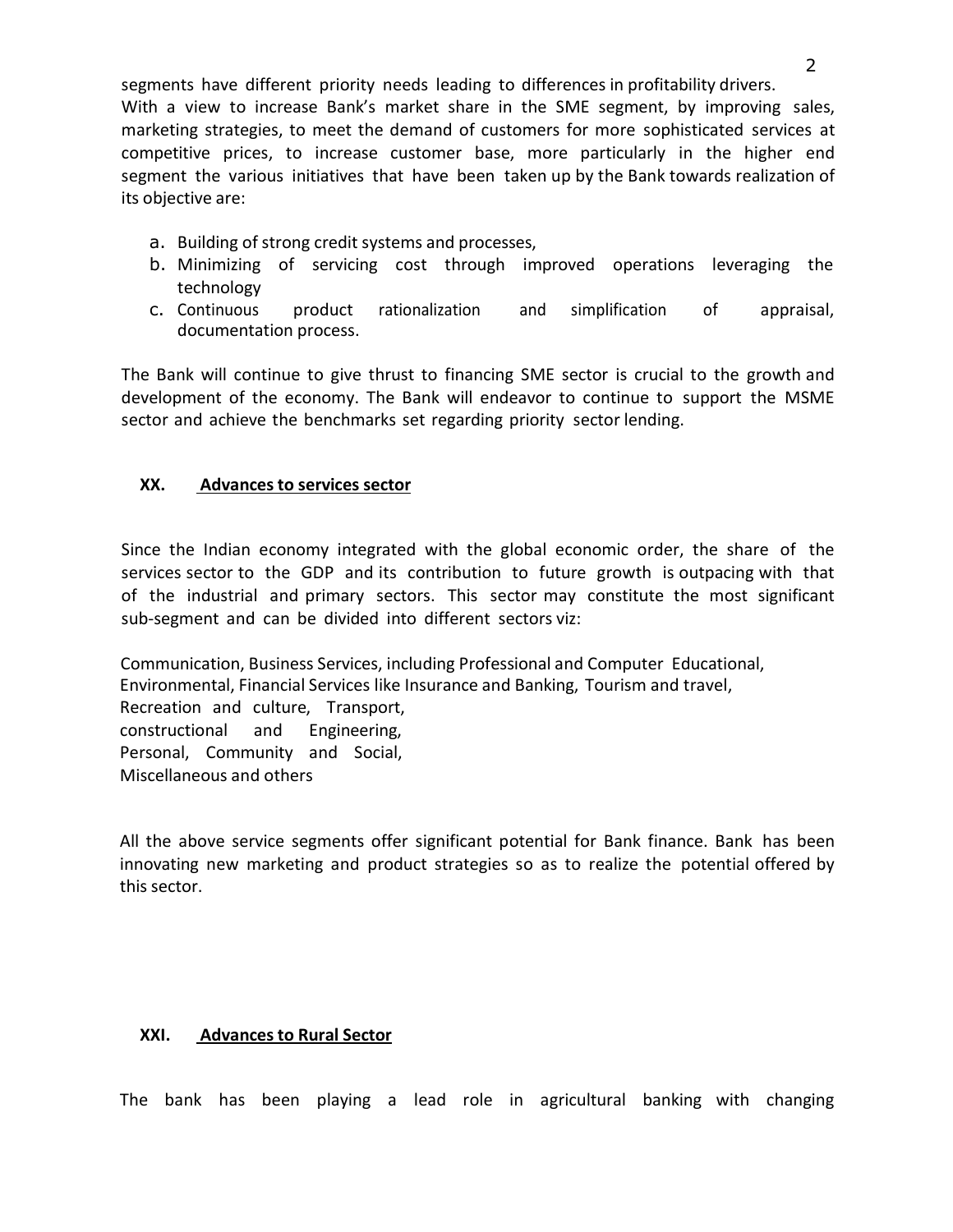demographics and lifestyles in rural India, a strong need for providing comprehensive financial services encompassing savings, credit, remittance, insurance and pension products to the rural populace, has been felt by the Bank.

**j) Agriculture:** The credit policy and procedures for agricultural segment are by and large determined by RBI and NABARD and the SLBC. The policies and procedures substantially differ from those of other segments. Lending to this sector is characterized by the twin features of Service Area Approach and Scales of Finance. Service Area Approach is now applicable to Government Sponsor Schemes only. The bank shall leverage on this relaxation for new lending and for takeover of quality assets from other Banks or Financial Institutions. The Bank has put in place separate guidelines for takeover of agricultural advances.

The scale of finance for crop loans is worked out by the Technical Committee, for various crops grown locally. Such scale of finance is uniformly adopted bythe bank with a view to improve the flow of credit to the agricultural borrowers and meet their credit requirements adequately.

The Bank's branches support agriculturists involved in a wide range of agricultural activities such as crop production, horticulture, plantation crops, floriculture, farm mechanization, land development and reclamation, digging of wells, tube wells, irrigation projects, construction of storage godowns. The Bank also supports activities such as dairy, fisheries, livestock, rearing of silk worms, poultry, piggery etc.

**ii) Micro Credit:** Of late, micro credit has evolved as an economic development approach for the benefit of low income men and women in the society. The term refers to extension of financial services to the low income groups including those who are self employed. These services include savings, credit, skill up-gradation, etc.

**iii) Financial inclusion:** Despite commendable expansion of branch network by commercial banks in rural areas and their concerted efforts to reach out to the rural populace, large sections of the rural population still remain outside the coverage of the formal banking system. Therefore, recognizing the need for the emerging opportunities in financial inclusion, Bank has been channelizing its focus and efforts towards provision of affordable financial services to those who are excluded from the formal financial system. In realizing this objective, Bank has been leveraging on alternative delivery channels such as engaging business facilitators or correspondents and through wider application of technology.

## **XXII. Advances to personalsegment**

a) While opportunities for lending to non-corporates, Trade and Services Sector are considerable, the growth opportunities are even more in Personal Banking. Andhra Pradesh Grameena Vikas Bank has the brand name in Rural Banking, extensive distribution system, large customer base and improving technology utilization to tap